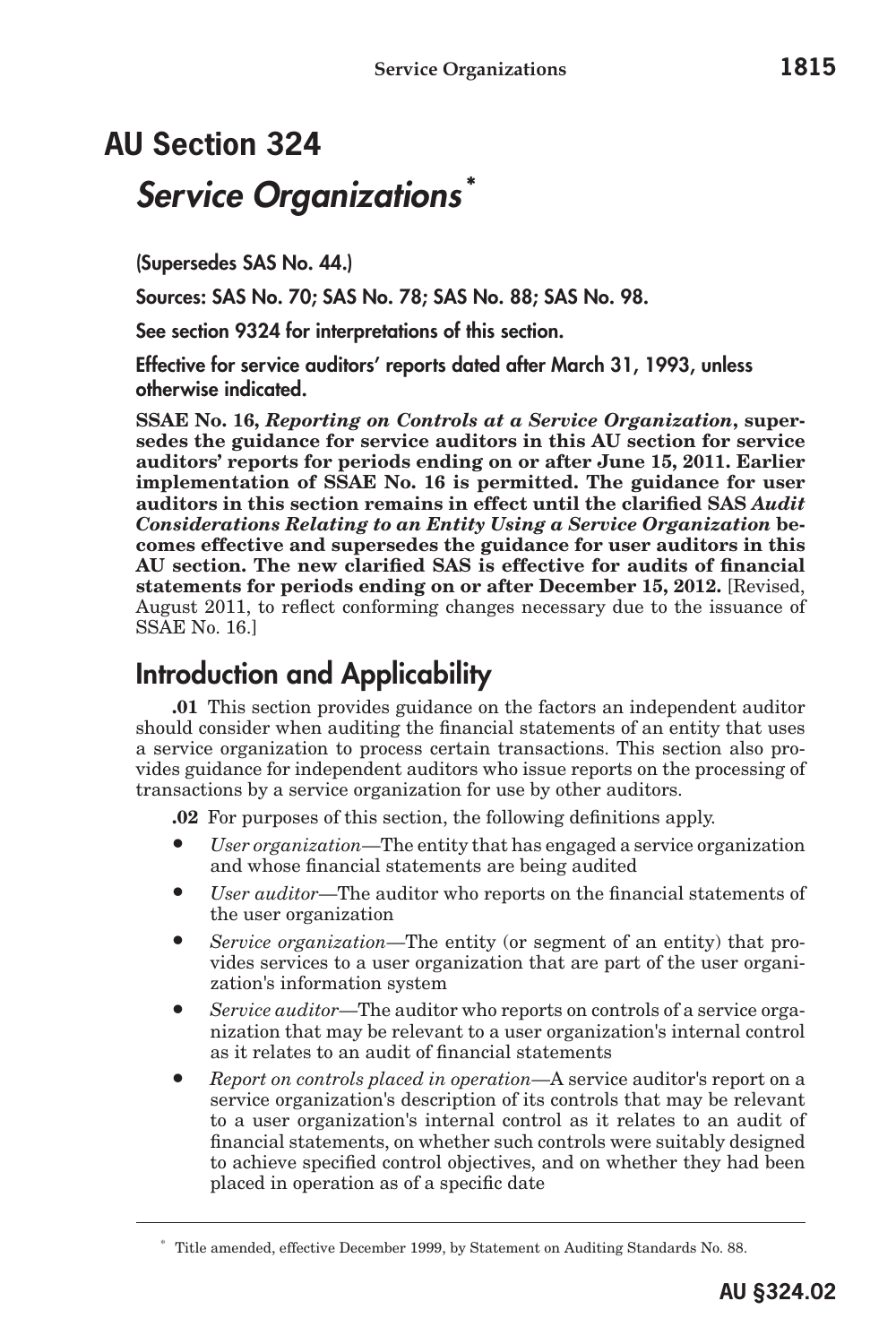#### **1816 The Standards of Field Work**

• *Report on controls placed in operation and tests of operating effectiveness*—A service auditor's report on a service organization's description of its controls that may be relevant to a user organization's internal control as it relates to an audit of financial statements,  $1$  on whether such controls were suitably designed to achieve specified control objectives, on whether they had been placed in operation as of a specific date, and on whether the controls that were tested were operating with sufficient effectiveness to provide reasonable, but not absolute, assurance that the related control objectives were achieved during the period specified

[Revised, April 2002, to reflect conforming changes necessary due to the issuance of Statement on Auditing Standards No. 94.]

**.03** The guidance in this section is applicable to the audit of the financial statements of an entity that obtains services from another organization that are part of its information system. A service organization's services are part of an entity's information system if they affect any of the following:

- The classes of transactions in the entity's operations that are significant to the entity's financial statements
- The procedures, both automated and manual, by which the entity's transactions are initiated, authorize, recorded, processed, and reported from their occurrence to their inclusion in the financial statements
- The related accounting records, whether electronic or manual, supporting information, and specific accounts in the entity's financial statements involved in initiating, recording, processing and reporting the entity's transactions
- How the entity's information system captures other events and conditions that are significant to the financial statements
- The financial reporting process used to prepare the entity's financial statements, including significant accounting estimates and disclosures

Service organizations that provide such services include, for example, bank trust departments that invest and service assets for employee benefit plans or for others, mortgage bankers that service mortgages for others, and application service providers that provide packaged software applications and a technology environment that enables customers to process financial and operational transactions. The guidance in this section may also be relevant to situations in which an organization develops, provides, and maintains the software used by client organizations. The provisions of this section are not intended to apply to situations in which the services provided are limited to executing client organization transactions that are specifically authorized by the client, such as the processing of checking account transactions by a bank or the execution of securities transactions by a broker. This section also is not intended to apply to the audit of transactions arising from financial interests in partnerships, corporations, and joint ventures, such as working interests in oil and gas ventures, when proprietary interests are accounted for and reported to interest holders. [As amended, effective December 1999, by Statement on Auditing Standards No. 88. Revised, April 2002, to reflect conforming changes necessary due to the issuance of Statement on Auditing Standards No. 94. Revised, March 2006,

 $<sup>1</sup>$  In this section, a service organization's controls that may be relevant to a user organization's</sup> internal control as it relates to an audit of financial statements will be referred to as a service organization's *controls*.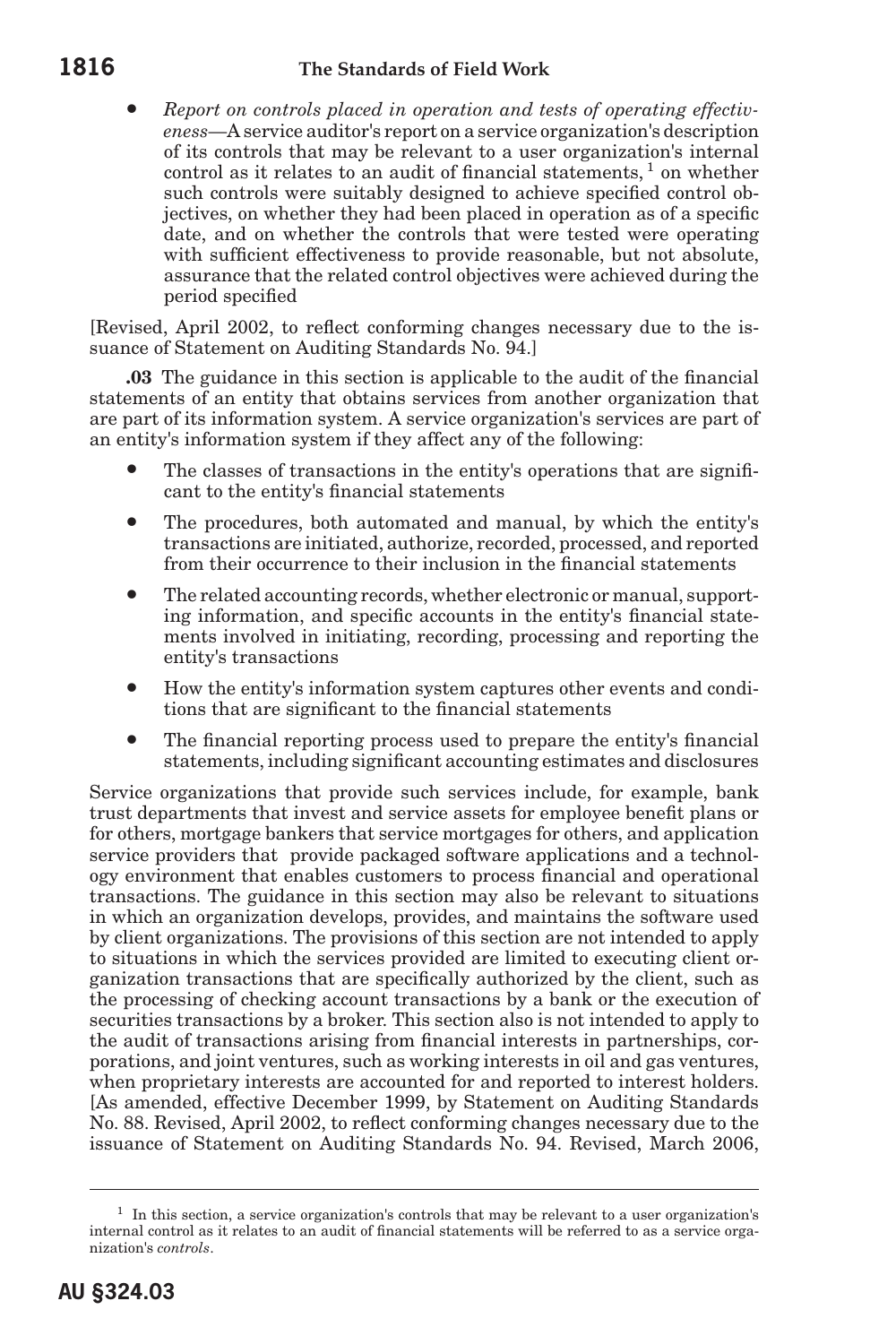to reflect conforming changes necessary due to the issuance of Statement on Auditing Standards No. 106.]

- **.04** This section is organized into the following sections.
- *a.* The user auditor's consideration of the effect of the service organization on the user organization's internal control and the availability of evidence to:
	- Obtain the necessary understanding of the user organization's internal control to assess the risks of material misstatement.
	- Assess the risks of material misstatement at the user organization.
	- Perform further audit procedures.
- *b.* Considerations in using a service auditor's report.
- *c.* Responsibilities of service auditors.

[Revised, May 2007, to reflect conforming changes necessary due to the issuance of Statement on Auditing Standards No. 109.]

## The User Auditor's Consideration of the Effect of the Service Organization on the User Organization's Internal Control and the Availability of Audit Evidence

**.05** The user auditor should consider the discussion in paragraphs .06–.21 when obtaining an understanding of the entity and its environment, including its internal controls and performing the audit of an entity that uses a service organization to process its transactions. [Revised, May 2007, to reflect conforming changes necessary due to the issuance of Statement on Auditing Standards No. 109.]

## The Effect of Use of a Service Organization on a User Organization's Internal Control

**.06** When a user organization uses a service organization, transactions that affect the user organization's financial statements are subjected to controls that are, at least in part, physically and operationally separate from the user organization. The significance of the controls of the service organization to those of the user organization depends on the nature of the services provided by the service organization, primarily the nature and materiality of the transactions it processes for the user organization and the degree of interaction between its activities and those of the user organization. To illustrate how the degree of interaction affects user organization controls, when the user organization initiates transactions and the service organization executes and does the accounting processing of those transactions, there is a high degree of interaction between the activities at the user organization and those at the service organization. In these circumstances, it may be practicable for the user organization to implement effective controls for those transactions. However, when the service organization initiates, executes, and does the accounting processing of the user organization's transactions, there is a lower degree of interaction and it may not be practicable for the user organization to implement effective controls for those transactions. [As amended, effective December 1999, by Statement on Auditing Standards No. 88.]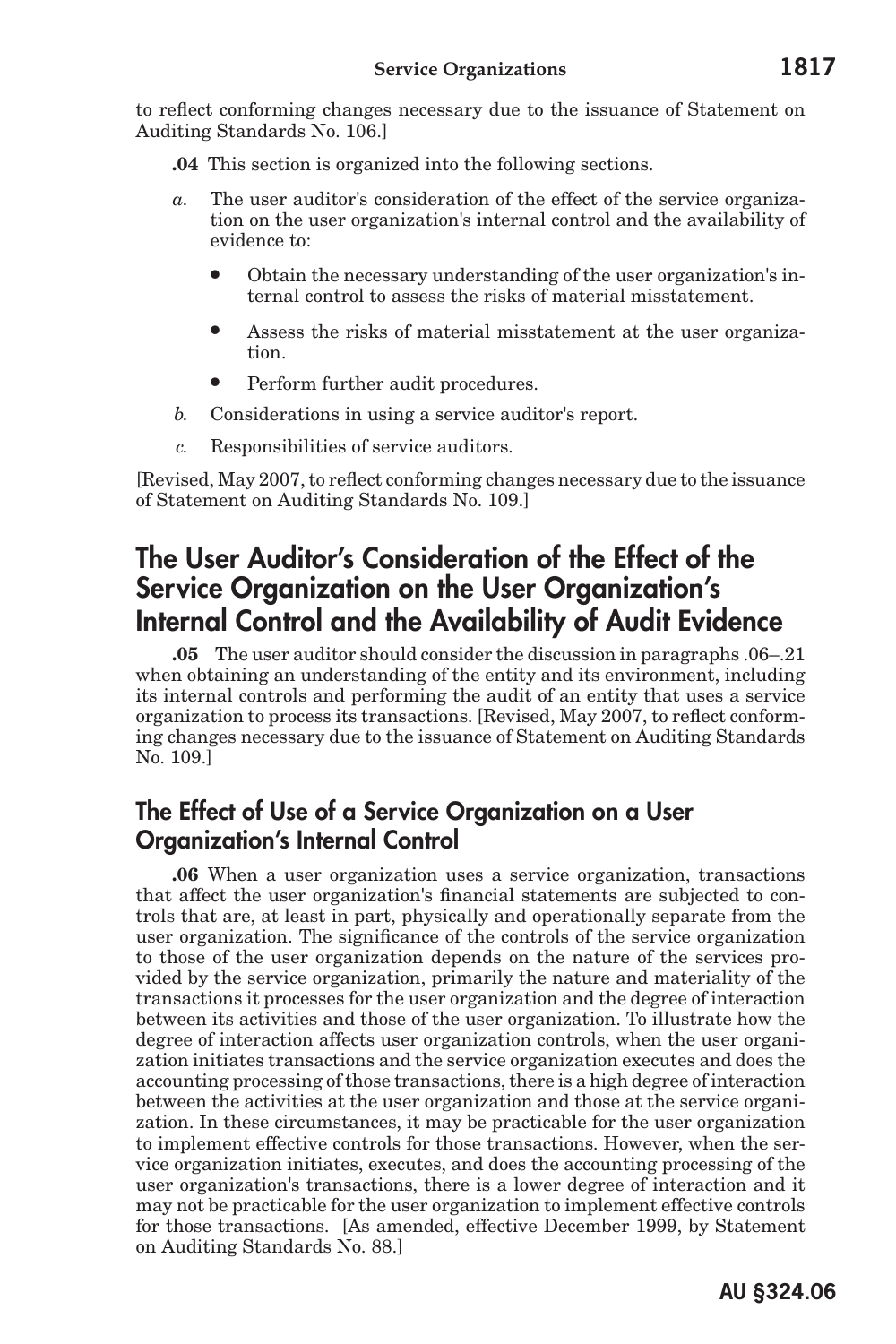## Planning the Audit

**.07** Section 314, *Understanding the Entity and its Environment and Assessing the Risks of Material Misstatement*, states that an auditor should obtain an understanding of each of the five components of the entity's internal control sufficient to assess the risks of material misstatement and to design the nature, timing, and extent of further audit procedures. This understanding may encompass controls placed in operation by the entity and by service organizations whose services are part of the entity's information system. The auditor should use such knowledge to:

- Identify types of potential misstatements.
- Consider factors that affect the risks of material misstatement.
- Design tests of controls, when applicable. Paragraphs .23–.27 of section 318 discuss factors the auditor considers in determining whether to perform tests of controls
- Design substantive tests.

[As amended, effective for service auditor's reports covering descriptions as of or after January 1, 1997, by Statement on Auditing Standards No. 78. As amended, effective December 1999, by Statement on Auditing Standards No. 88. Revised, May 2001, to reflect conforming changes necessary due to the issuance of Statement on Auditing Standards No. 94. Revised, March 2006 and May 2007, to reflect conforming changes necessary due to the issuance of Statements on Auditing Standards No. 109 and No. 110.]

**[.08]** [Paragraph deleted by the issuance of Statement on Auditing Standards No. 88, December 1999.]

**.09** Information about the nature of the services provided by a service organization that are part of the user organization's information system and the service organization's controls over those services may be available from a wide variety of sources, such as user manuals, system overviews, technical manuals, the contract between the user organization and the service organization, and reports by service auditors, internal auditors, or regulatory authorities on the service organization's controls. If the services and the service organization's controls over those services are highly standardized, information obtained through the user auditor's prior experience with the service organization may be helpful in assessing the risks of material misstatement. [As amended, effective December 1999, by Statement on Auditing Standards No. 88. Revised, May 2007, to reflect conforming changes necessary due to the issuance of Statement on Auditing Standards No. 109.]

**.10** After considering the available information, the user auditor may conclude that he or she has the means to obtain a sufficient understanding of internal control to assess the risks of material misstatement. If the user auditor concludes that information is not available to obtain a sufficient understanding to assess the risks of material misstatement, he or she may consider contacting the service organization, through the user organization, to obtain specific information or request that a service auditor be engaged to perform procedures that will supply the necessary information, or the user auditor may visit the service organization and perform such procedures. If the user auditor is unable to obtain sufficient audit evidence to achieve his or her audit objectives, the user auditor should qualify his or her opinion or disclaim an opinion on the financial statements because of a scope limitation. [As amended, effective December 1999, by Statement on Auditing Standards No. 88. Revised, May 2007, to reflect conforming changes necessary due to the issuance of Statement on Auditing Standards No. 109.]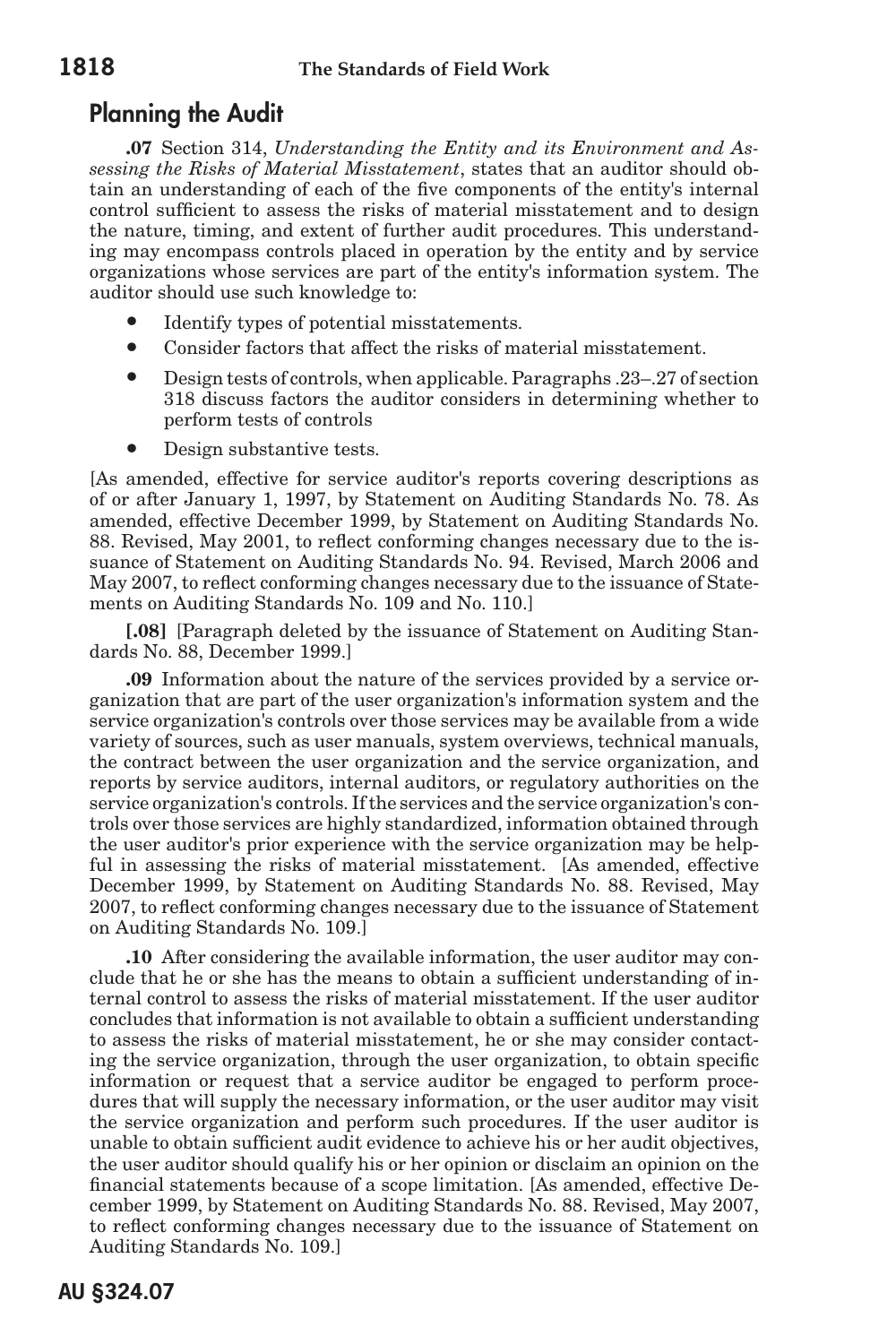### Assessing Control Risk at the User Organization

**.11** The user auditor uses his or her understanding of the internal control to assess control risk for the as-sertions embodied in the account balances and classes of transactions, including those that are affected by the activities of the service organization. In doing so, the user auditor may identify certain user organization controls that, if effective, would permit the user auditor to assess control risk as low or moderate for particular assertions. Such controls may be applied at either the user organization or the service organization. The user auditor may conclude that it would be efficient to obtain audit evidence about the operating effectiveness of controls to provide a basis for assessing control risk as low or moderate. [Revised, April 2002, to reflect conforming changes necessary due to the issuance of Statement on Auditing Standards No. 94. Revised, March 2006, to reflect conforming changes necessary due to the issuance of Statement on Auditing Standards No. 105. Revised, May 2007, to reflect conforming changes necessary due to the issuance of Statement on Auditing Standards No. 109.]

**.12** A service auditor's report on controls placed in operation at the service organization should be helpful in providing a sufficient understanding to assess the risks of material misstatement of the user organization. Such a report, however, is not intended to provide any evidence of the operating effectiveness of the relevant controls that would allow the user auditor to reduce the assessed level of control risk as low or moderate. Such audit evidence should be derived from one or more of the following:

- *a.* Tests of the user organization's controls over the activities of the service organization (for example, the user auditor may test the user organization's independent reperformance of selected items processed by a service organization or test the user organization's reconciliation of output reports with source documents)
- *b.* A service auditor's report on controls placed in operation and tests of operating effectiveness, or a report on the application of agreed-upon procedures that describes relevant tests of controls
- *c.* Appropriate tests of controls performed by the user auditor at the service organization

[Revised, March 2006, to reflect conforming changes necessary due to the issuance of Statement on Auditing Standards No. 105. Revised, May 2007, to reflect conforming changes necessary due to the issuance of Statement on Auditing Standards No. 109.]

**.13** The user organization may establish effective controls over the service organization's activities that may be tested and that may enable the user auditor to reduce the assessed level of control risk as low or moderate for some or all of the relevant assertions. If a user organization, for example, uses a service organization to process its payroll transactions, the user organization may establish controls over the submission and receipt of payroll information that could prevent or detect material misstatements. The user organization might reperform the service organization's payroll calculations on a test basis. In this situation, the user auditor should obtain a sufficient understanding of the user organization's controls over payroll processing to (1) evaluate the design of such controls and (2) determine whether they have been implemented. The understanding of the user organization's controls over payroll processing would provide a basis for assessing control risk for the assertions related to payroll transactions. [Revised, April 2002, to reflect conforming changes necessary due to the issuance of Statement on Auditing Standards No. 94. Revised, May 2007,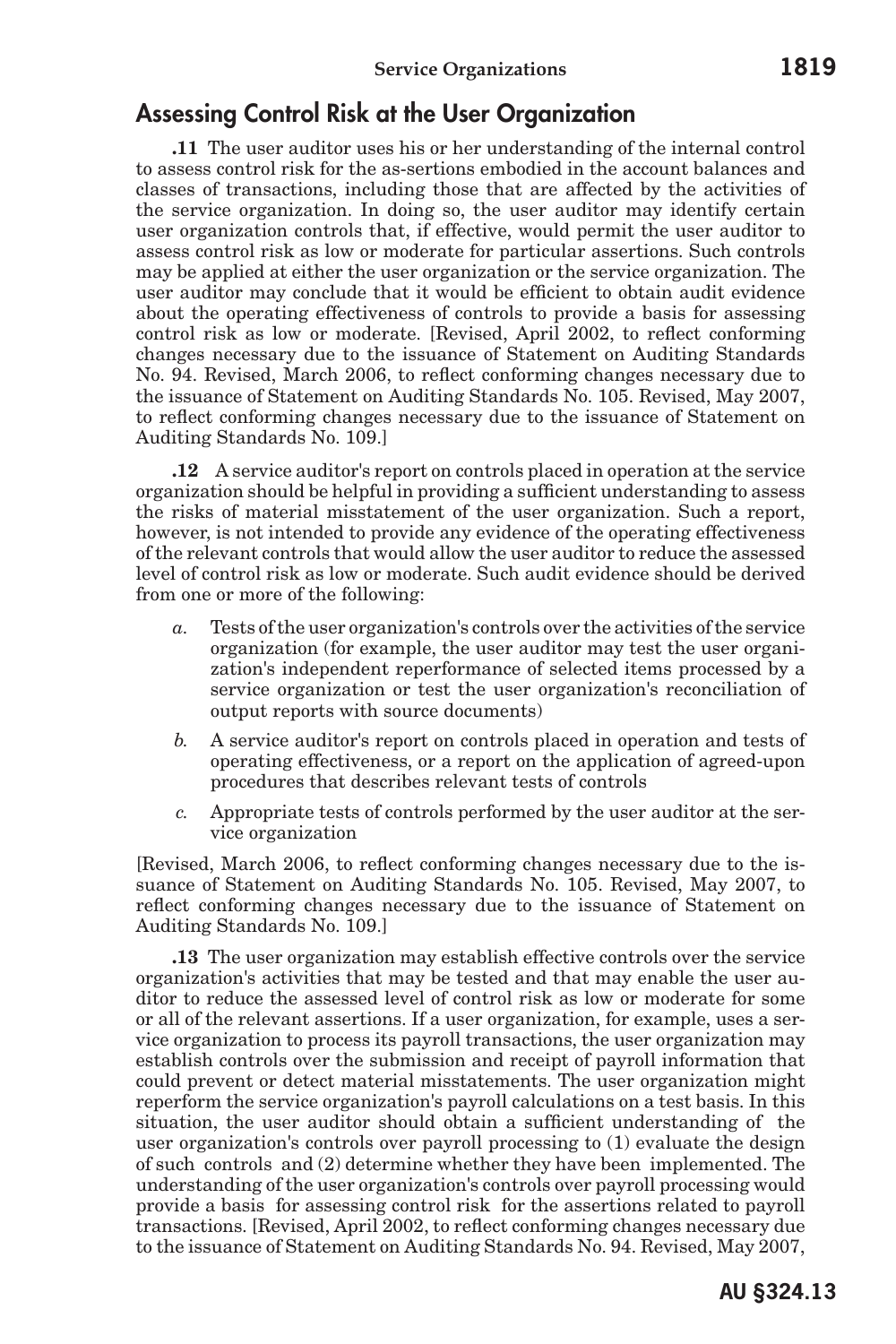to reflect conforming changes necessary due to the issuance of Statement on Auditing Standards No. 109.]

**.14** The user auditor may find that controls relevant to assessing control risk as low or moderate for particular assertions are applied only at the service organization. If the user auditor plans to assess control risk as low or moderate for those assertions, he or she should evaluate the operating effectiveness of those controls by obtaining a service auditor's report that describes the results of the service auditor's tests of those controls (that is, a report on controls placed in operation and tests of operating effectiveness, or an agreed-upon procedures report)<sup>2</sup> or by performing tests of controls at the service organization. If the user auditor decides to use a service auditor's report, the user auditor should consider the extent of the evidence provided by the report about the effectiveness of controls intended to prevent or detect material misstatements in the particular assertions. The user auditor remains responsible for evaluating the evidence presented by the service auditor and for determining its effect on the assessment of control risk at the user organization. [Revised, May 2007, to reflect conforming changes necessary due to the issuance of Statement on Auditing Standards No. 109.]

**.15** The user auditor's assessments of control risk regarding assertions about account balances or classes of transactions are based on the combined evidence provided by the service auditor's report and the user auditor's own procedures. In making these assessments, the user auditor should consider the nature, source, and interrelationships among the evidence, as well as the period covered by the tests of controls. The user auditor uses the assessed levels of control risk, as well as his or her understanding of internal control, in determining the nature, timing, and extent of substantive tests for particular assertions.

**.16** The guidance in section 326.06, regarding the auditor's consideration of the sufficiency of audit evidence to support a specific assessed level of control risk is applicable to user auditors considering audit evidence provided by a service auditor's report on controls placed in operation and tests of operating effectiveness. Because the report may be intended to satisfy the needs of several different user auditors, a user auditor should determine whether the specific tests of controls and results in the service auditor's report are relevant to assertions that are significant in the user organization's financial statements. For those tests of controls and results that are relevant, a user auditor should consider whether the nature, timing, and extent of such tests of controls and results provide appropriate evidence about the effectiveness of the controls to support the user auditor's assessed level of control risk. In evaluating these factors, user auditors should also keep in mind that, for certain assertions, the shorter the period covered by a specific test and the longer the time elapsed since the performance of the test, the less support for control risk reduction the test may provide. [Revised, May 2001, to reflect conforming changes necessary due to the issuance of Statement on Auditing Standards No. 94. Revised, March 2006, to reflect conforming changes necessary due to the issuance of Statements on Auditing Standards No. 105 and No. 106.]

<sup>2</sup> See AT section 201, *Agreed-Upon Procedures Engagements*, for guidance on performing and reporting on agreed-upon procedures engagements. [Footnote added, April 2002, to reflect conforming changes necessary due to the issuance of Statement on Standards for Attestation Engagements No. 10.]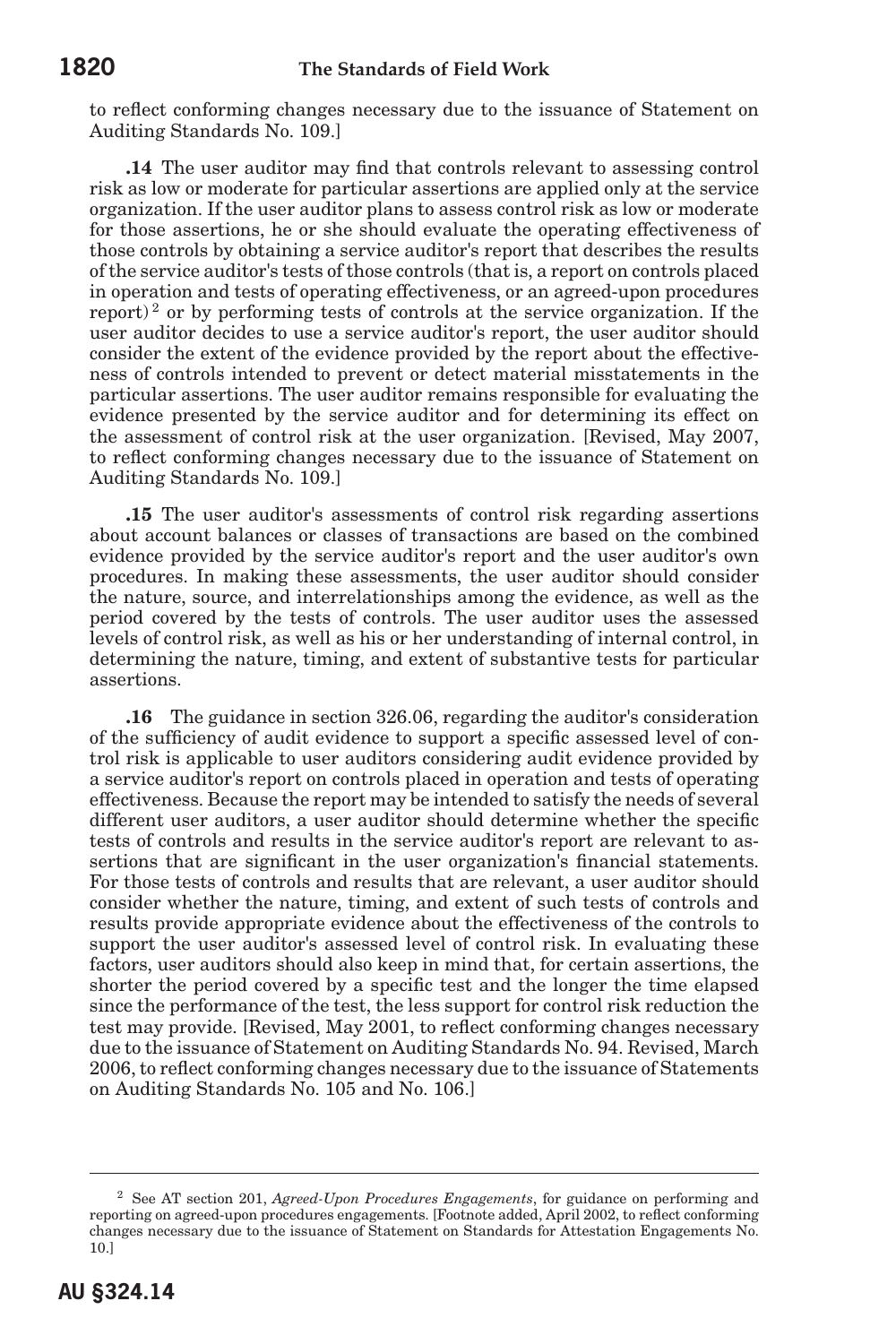#### Audit Evidence From Substantive Audit Procedures Performed by Service Auditors

**.17** Service auditors may be engaged to perform procedures that are substantive in nature for the benefit of user auditors. Such engagements may involve the performance, by the service auditor, of procedures agreed upon by the user organization and its auditor and by the service organization and its auditor. In addition, there may be requirements imposed by governmental authorities or through contractual arrangements whereby service auditors perform designated procedures that are substantive in nature. The results of the application of the required procedures to balances and transactions processed by the service organization may be used by user auditors as part of the evidence necessary to support their opinions.

## Considerations in Using a Service Auditor's Report

**.18** In considering whether the service auditor's report is satisfactory for his or her purposes, the user auditor should make inquiries concerning the service auditor's professional reputation. Appropriate sources of information concerning the professional reputation of the service auditor are discussed in section 543, *Part of Audit Performed by Other Independent Auditors*, paragraph .10*a*.

**.19** In considering whether the service auditor's report is sufficient to meet his or her objectives, the user auditor should give consideration to the guidance in section 543.12. If the user auditor believes that the service auditor's report may not be sufficient to meet his or her objectives, the user auditor may supplement his or her understanding of the service auditor's procedures and conclusions by discussing with the service auditor the scope and results of the service auditor's work. Also, if the user auditor believes it is necessary, he or she may contact the service organization, through the user organization, to request that the service auditor perform agreed-upon procedures at the service organization, or the user auditor may perform such procedures.

**.20** When assessing a service organization's controls and how they interact with a user organization's controls, the user auditor may become aware of the existence of significant deficiencies or material weaknesses in internal control. In such circumstances, the user auditor should consider the guidance provided in section 325, *Communicating Internal Control Related Matters Identified in an Audit*. [Revised, May 2006, to reflect conforming changes necessary due to the issuance of Statement on Auditing Standards No. 112.]

**.21** The user auditor should not make reference to the report of the service auditor as a basis, in part, for his or her own opinion on the user organization's financial statements. The service auditor's report is used in the audit, but the service auditor is not responsible for examining any portion of the financial statements as of any specific date or for any specified period. Thus, there cannot be a division of responsibility for the audit of the financial statements.

## Responsibilities of Service Auditors

**.22** The service auditor is responsible for the representations in his or her report and for exercising due care in the application of procedures that support those representations. Although a service auditor's engagement differs from an audit of financial statements conducted in accordance with generally accepted auditing standards, it should be performed in accordance with the general standards and with the relevant fieldwork and reporting standards. Although the service auditor should be independent from the service organization,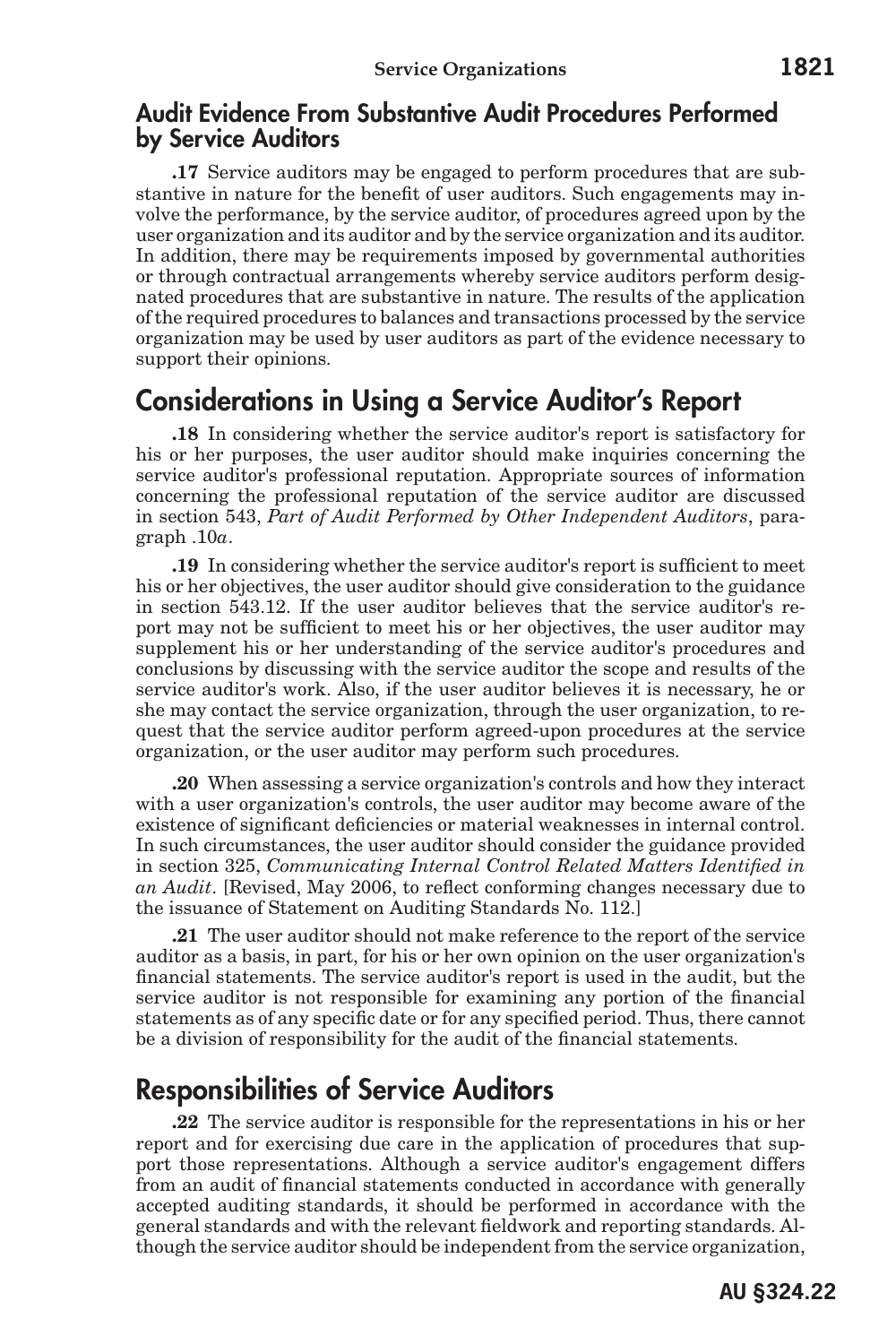it is not necessary for the service auditor to be independent from each user organization.

**.23** As a result of procedures performed at the service organization, the service auditor may become aware of illegal acts, fraud, or uncorrected errors attributable to the service organization's management or employees that may affect one or more user organizations. The terms *errors*, *fraud*, and *illegal acts* are discussed in section 312, *Audit Risk and Materiality in Conducting an Audit*, and section 317, *Illegal Acts by Clients*; the discussions therein are relevant to this section. When the service auditor becomes aware of such matters, he or she should determine from the appropriate level of management of the service organization whether this information has been communicated appropriately to affected user organizations, unless those matters are clearly inconsequential. If the management of the service organization has not communicated the information to affected user organizations and is unwilling to do so, the service auditor should inform those charged with governance of the service organization. If those charged with governance do not respond appropriately to the service auditor's communication, the service auditor should consider whether to resign from the engagement. The service auditor may wish to consult with his or her attorney in making this decision. [Revised, April 2007, to reflect conforming changes necessary due to the issuance of Statement on Auditing Standards No. 114.]

**.24** The type of engagement to be performed and the related report to be prepared should be established by the service organization. However, when circumstances permit, discussions between the service organization and the user organizations are advisable to determine the type of report that will be most suitable for the user organizations' needs. This section provides guidance on the two types of reports that may be issued:

- *a. Reports on controls placed in operation*—A service auditor's report on a service organization's description of the controls that may be relevant to a user organization's internal control as it relates to an audit of financial statements, on whether such controls were suitably designed to achieve specified control objectives, and on whether they had been placed in operation as of a specific date. Such reports may be useful in providing a user auditor with an understanding of the controls necessary to assess the risks of material misstatement and to design effective tests of controls and substantive tests at the user organization, but they are not intended to provide the user auditor with a basis for reducing his or her assessments of control risk as low or moderate.
- *b. Reports on controls placed in operation and tests of operating effectiveness*—A service auditor's report on a service organization's description of the controls that may be relevant to a user organization's internal control as it relates to an audit of financial statements, on whether such controls were suitably designed to achieve specified control objectives, on whether they had been placed in operation as of a specific date, and on whether the controls that were tested were operating with sufficient effectiveness to provide reasonable, but not absolute, assurance that the related control objectives were achieved during the period specified. Such reports may be useful in providing the user auditor with an understanding of the controls necessary to plan the audit and may also provide the user auditor with a basis for reducing his or her assessments of control risk as low or moderate.

[Revised, May 2007, to reflect conforming changes necessary due to the issuance of Statement on Auditing Standards No. 109.]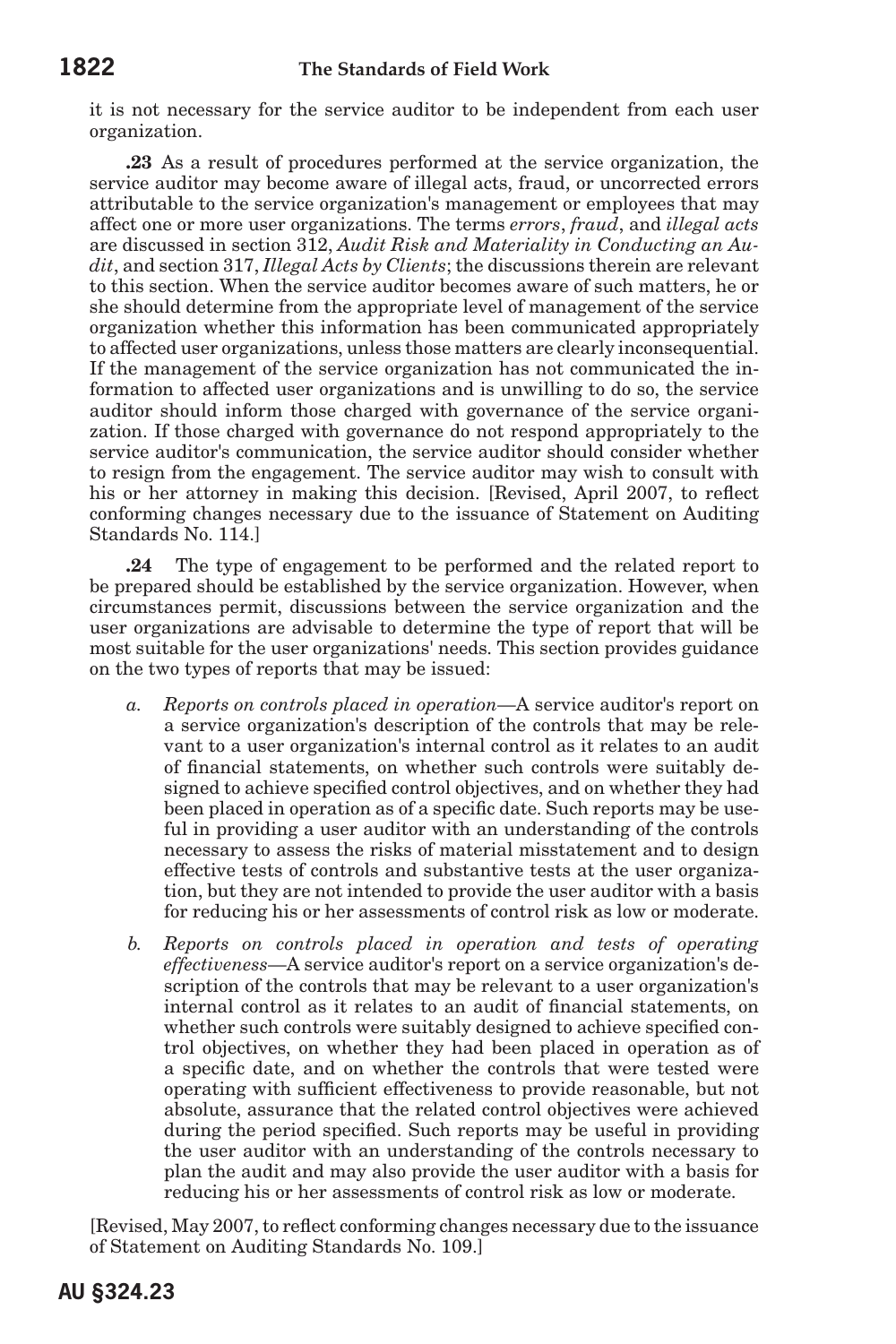## Reports on Controls Placed in Operation

**.25** The information necessary for a report on controls placed in operation ordinarily is obtained through discussions with appropriate service organization personnel and through reference to various forms of documentation, such as system flowcharts and narratives.

**.26** After obtaining a description of the relevant controls, the service auditor should determine whether the description provides sufficient information for user auditors to obtain an understanding of those aspects of the service organization's controls that may be relevant to a user organization's internal control. The description should contain a discussion of the features of the service organization's controls that would have an effect on a user organization's internal control. Such features are relevant when they directly affect the service provided to the user organization. They may include controls within the control environment, risk assessment, control activities, information and communication, and monitoring components of internal control. The control environment may include hiring practices and key areas of authority and responsibility. Risk assessment may include the identification of risks associated with processing specific transactions. Control activities may include policies and procedures over the modification of computer programs and are ordinarily designed to meet specific control objectives. The specific control objectives of the service organization should be set forth in the service organization's description of controls. Information and communication may include ways in which user transactions are initiated and processed. Monitoring may include the involvement of internal auditors. [As amended, effective for service auditor's reports covering descriptions as of or after January 1, 1997, by Statement on Auditing Standards No. 78.]

**.27** Evidence of whether controls have been placed in operation is ordinarily obtained through previous experience with the service organization and through procedures such as inquiry of appropriate management, supervisory, and staff personnel; inspection of service organization documents and records; and observation of service organization activities and operations. For the type of report described in paragraph .24*a*, these procedures need not be supplemented by tests of the operating effectiveness of the service organization's controls.

**.28** Although a service auditor's report on controls placed in operation is as of a specified date, the service auditor should inquire about changes in the service organization's controls that may have occurred before the beginning of fieldwork. If the service auditor believes that the changes would be considered significant by user organizations and their auditors, those changes should be included in the description of the service organization's controls. If the service auditor concludes that the changes would be considered significant by user organization's and their auditors and the changes are not included in the description of the service organization's controls, the service auditor should describe the changes in his or her report. Such changes might include:

- Procedural changes made to accommodate provisions of a new FASB Statement of Financial Accounting Standards.
- Major changes in an application to permit on-line processing.
- Procedural changes to eliminate previously identified deficiencies.

Changes that occurred more than twelve months before the date being reported on normally would not be considered significant, because they generally would not affect user auditors' considerations.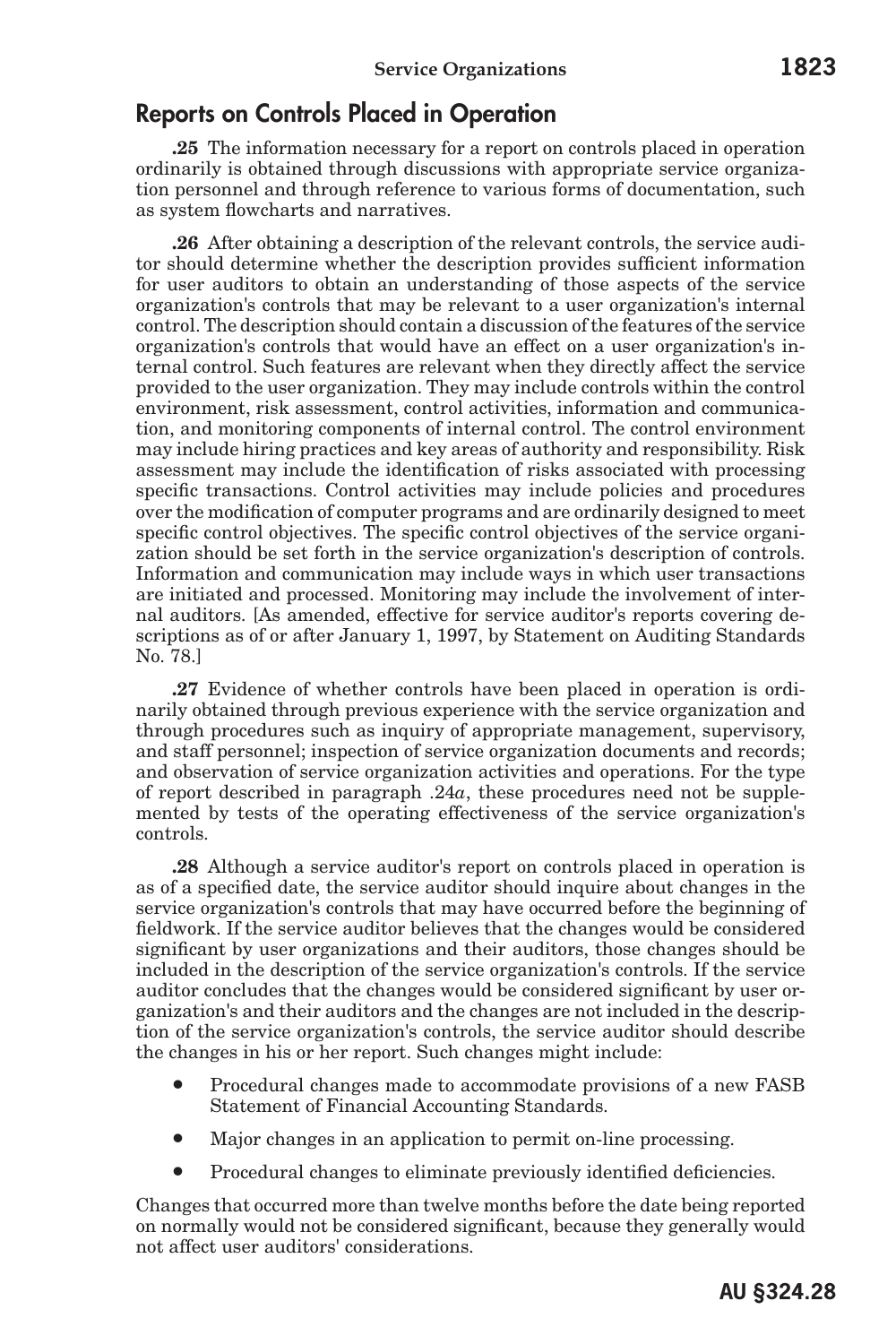**.29** A service auditor's report expressing an opinion on a description of controls placed in operation at a service organization should contain:

- *a.* A specific reference to the applications, services, products, or other aspects of the service organization covered.
- *b.* A description of the scope and nature of the service auditor's procedures.
- *c.* Identification of the party specifying the control objectives.
- *d.* An indication that the purpose of the service auditor's engagement was to obtain reasonable assurance about whether (1) the service organization's description presents fairly, in all material respects, the aspects of the service organization's controls that may be relevant to a user organization's internal control as it relates to an audit of financial statements, (2) the controls were suitably designed to achieve specified control objectives, and (3) such controls had been placed in operation as of a specific date.
- *e.* A disclaimer of opinion on the operating effectiveness of the controls.
- *f.* The service auditor's opinion on whether the description presents fairly, in all material respects, the relevant aspects of the service organization's controls that had been placed in operation as of a specific date and whether, in the service auditor's opinion, the controls were suitably designed to provide reasonable assurance that the specified control objectives would be achieved if those controls were complied with satisfactorily.
- *g.* A statement of the inherent limitations of the potential effectiveness of controls at the service organization and of the risk of projecting to future periods any evaluation of the description.
- *h.* Identification of the parties for whom the report is intended.

**.30** If the service auditor believes that the description is inaccurate or insufficiently complete for user auditors, the service auditor's report should so state and should contain sufficient detail to provide user auditors with an appropriate understanding.

**.31** It may become evident to the service auditor, when considering the service organization's description of controls placed in operation, that the system was designed with the assumption that certain controls would be implemented by the user organization. If the service auditor is aware of the need for such complementary user organization controls, these should be delineated in the description of controls. If the application of controls by user organizations is necessary to achieve the stated control objectives, the service auditor's report should be modified to include the phrase "and user organizations applied the controls contemplated in the design of the Service Organization's controls" following the words "complied with satisfactorily" in the scope and opinion paragraphs.

**.32** The service auditor should consider conditions that come to his or her attention that, in the service auditor's judgment, represent significant deficiencies in the design or operation of the service organization's controls that preclude the service auditor from obtaining reasonable assurance that specified control objectives would be achieved. The service auditor should also consider whether any other information, irrespective of specified control objectives, has come to his or her attention that causes him or her to conclude (*a*) that design deficiencies exist that could adversely affect the ability to initiate, authorize, record, process, or report financial data to user organizations without error, and (*b*) that user organizations would not generally be expected to have controls in place to mitigate such design deficiencies. [Revised, April 2002, to reflect conforming changes necessary due to the issuance of Statement on Auditing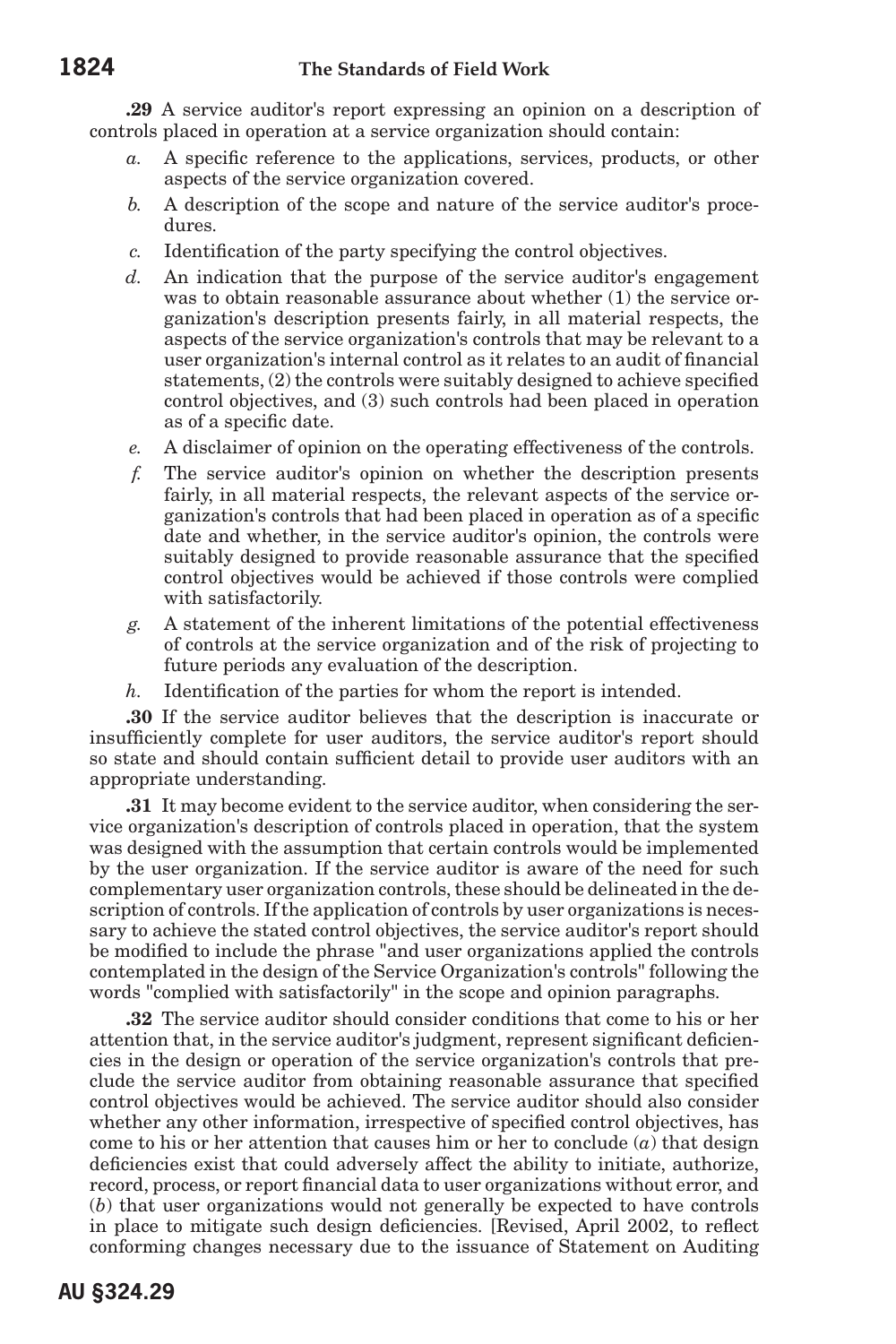Standards No. 94. Revised, March 2006, to reflect conforming changes necessary due to the issuance of Statement on Auditing Standards No. 106.]

**.33** The description of controls and control objectives required for these reports may be prepared by the service organization. If the service auditor prepares the description of controls and control objectives, the representations in the description remain the responsibility of the service organization.

**.34** For the service auditor to express an opinion on whether the controls were suitably designed to achieve the specified control objectives, it is necessary that:

- *a.* The service organization identify and appropriately describe such control objectives and the relevant controls.
- *b.* The service auditor consider the linkage of the controls to the stated control objectives.
- *c.* The service auditor obtain sufficient appropriate audit evidence to reach an opinion.

**.35** The control objectives may be designated by the service organization or by outside parties such as regulatory authorities, a user group, or others. When the control objectives are not established by outside parties, the service auditor should be satisfied that the control objectives, as set forth by the service organization, are reasonable in the circumstances and consistent with the service organization's contractual obligations.

**.36** The service auditor's report should state whether the controls were suitably designed to achieve the specified control objectives. The report should not state whether they were suitably designed to achieve objectives beyond the specifically identified control objectives.

**.37** The service auditor's opinion on whether the controls were suitably designed to achieve the specified control objectives is not intended to provide evidence of operating effectiveness or to provide the user auditor with a basis for concluding that control risk may be assessed as low or moderate. [Revised, May 2007, to reflect conforming changes necessary due to the issuance of Statement on Auditing Standards No. 109.]

**.38** The following is a sample report on controls placed in operation at a service organization. The report should have, as an attachment, a description of the service organization's controls that may be relevant to a user organization's internal control as it relates to an audit of financial statements. This report is illustrative only and should be modified as appropriate to suit the circumstances of individual engagements.

To XYZ Service Organization:

We have examined the accompanying description of controls related to the application of XYZ Service Organization. Our examination included procedures to obtain reasonable assurance about whether (1) the accompanying description presents fairly, in all material respects, the aspects of XYZ Service Organization's controls that may be relevant to a user organization's internal control as it relates to an audit of financial statements, (2) the controls included in the description were suitably designed to achieve the control objectives specified in the description, if those controls were complied with satisfactorily,  $3^{\circ}$  and (3)

<sup>&</sup>lt;sup>3</sup> If the application of controls by user organizations is necessary to achieve the stated control objectives, the service auditor's report should be modified to include the phrase "and user organizations applied the controls contemplated in the design of XYZ Service Organization's controls" following the words "complied with satisfactorily" in the scope and opinion paragraphs. [Footnote renumbered, *(continued)*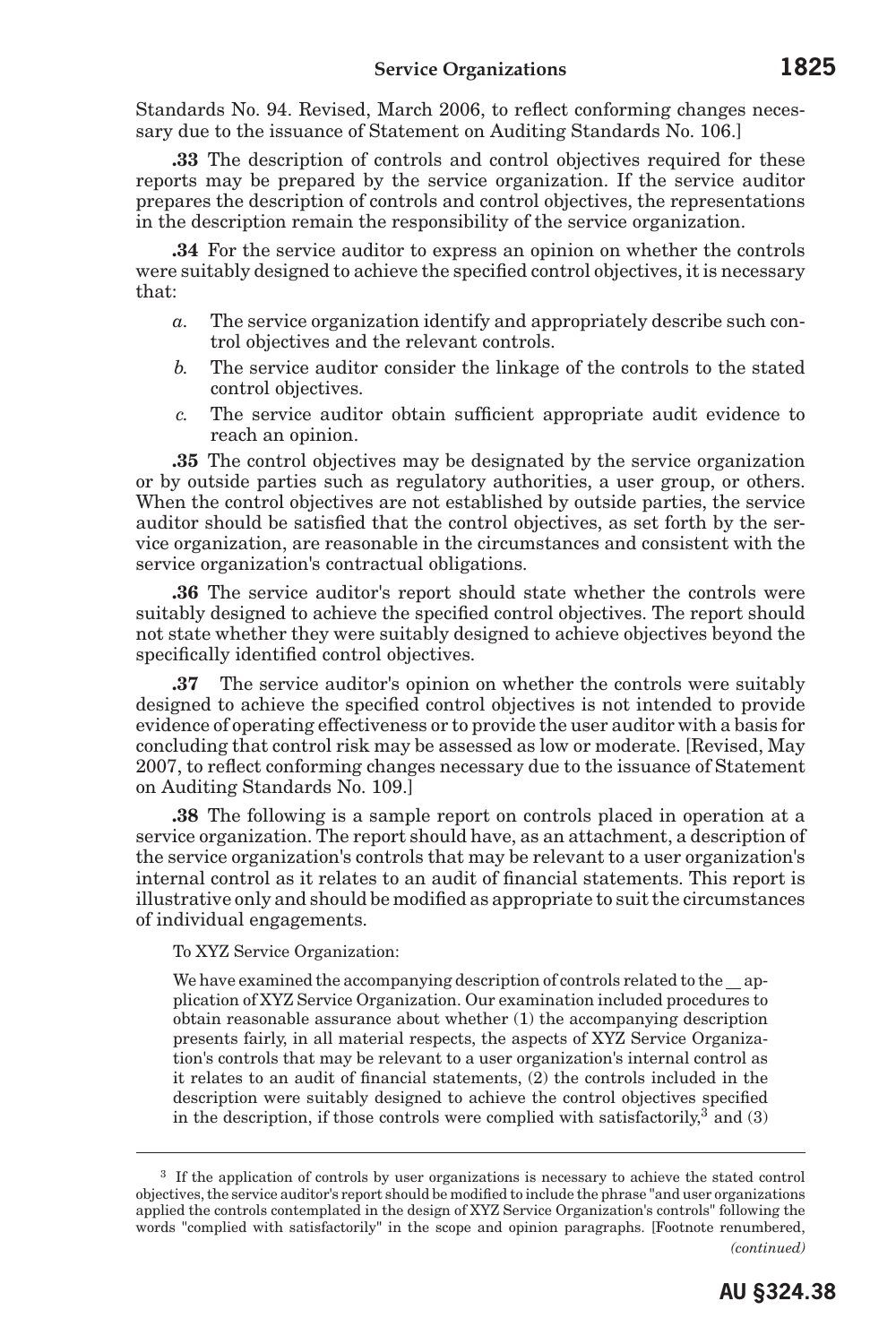such controls had been placed in operation as of . The control objectives were specified by \_\_. Our examination was performed in accordance with standards established by the American Institute of Certified Public Accountants and included those procedures we considered necessary in the circumstances to obtain a reasonable basis for rendering our opinion.

We did not perform procedures to determine the operating effectiveness of controls for any period. Accordingly, we express no opinion on the operating effectiveness of any aspects of XYZ Service Organization's controls, individually or in the aggregate.

In our opinion, the accompanying description of the aforementioned application presents fairly, in all material respects, the relevant aspects of XYZ Service Organization's controls that had been placed in operation as of . Also, in our opinion, the controls, as described, are suitably designed to provide reasonable assurance that the specified control objectives would be achieved if the described controls were complied with satisfactorily.

The description of controls at XYZ Service Organization is as of  $\_\_$  and any projection of such information to the future is subject to the risk that, because of change, the description may no longer portray the controls in existence. The potential effectiveness of specific controls at the Service Organization is subject to inherent limitations and, accordingly, errors or fraud may occur and not be detected. Furthermore, the projection of any conclusions, based on our findings, to future periods is subject to the risk that changes may alter the validity of such conclusions.

This report is intended solely for use by the management of XYZ Service Organization, its customers, and the independent auditors of its customers .

**.39** If the service auditor concludes that the description is inaccurate or insufficiently complete for user auditors, the service auditor should so state in an explanatory paragraph preceding the opinion paragraph. An example of such an explanatory paragraph follows:

The accompanying description states that XYZ Service Organization uses operator identification numbers and passwords to prevent unauthorized access to the system. Based on inquiries of staff personnel and inspections of activities, we determined that such procedures are employed in Applications A and B but are not required to access the system in Applications C and D.

In addition, the first sentence of the opinion paragraph would be modified to read as follows:

In our opinion, except for the matter referred to in the preceding paragraph, the accompanying description of the aforementioned application presents fairly, in all material respects, the relevant aspects of XYZ Service Organization's controls that had been placed in operation as of.

**.40** If, after applying the criteria in paragraph .32, the service auditor concludes that there are significant deficiencies in the design or operation of the service organization's controls, the service auditor should report those conditions in an explanatory paragraph preceding the opinion paragraph. An example of an explanatory paragraph describing a significant deficiency in the design or operation of the service organization's controls follows:

*<sup>(</sup>footnote continued)*

April 2002, to reflect conforming changes necessary due to the issuance of Statement on Standards for Attestation Engagements No. 10.]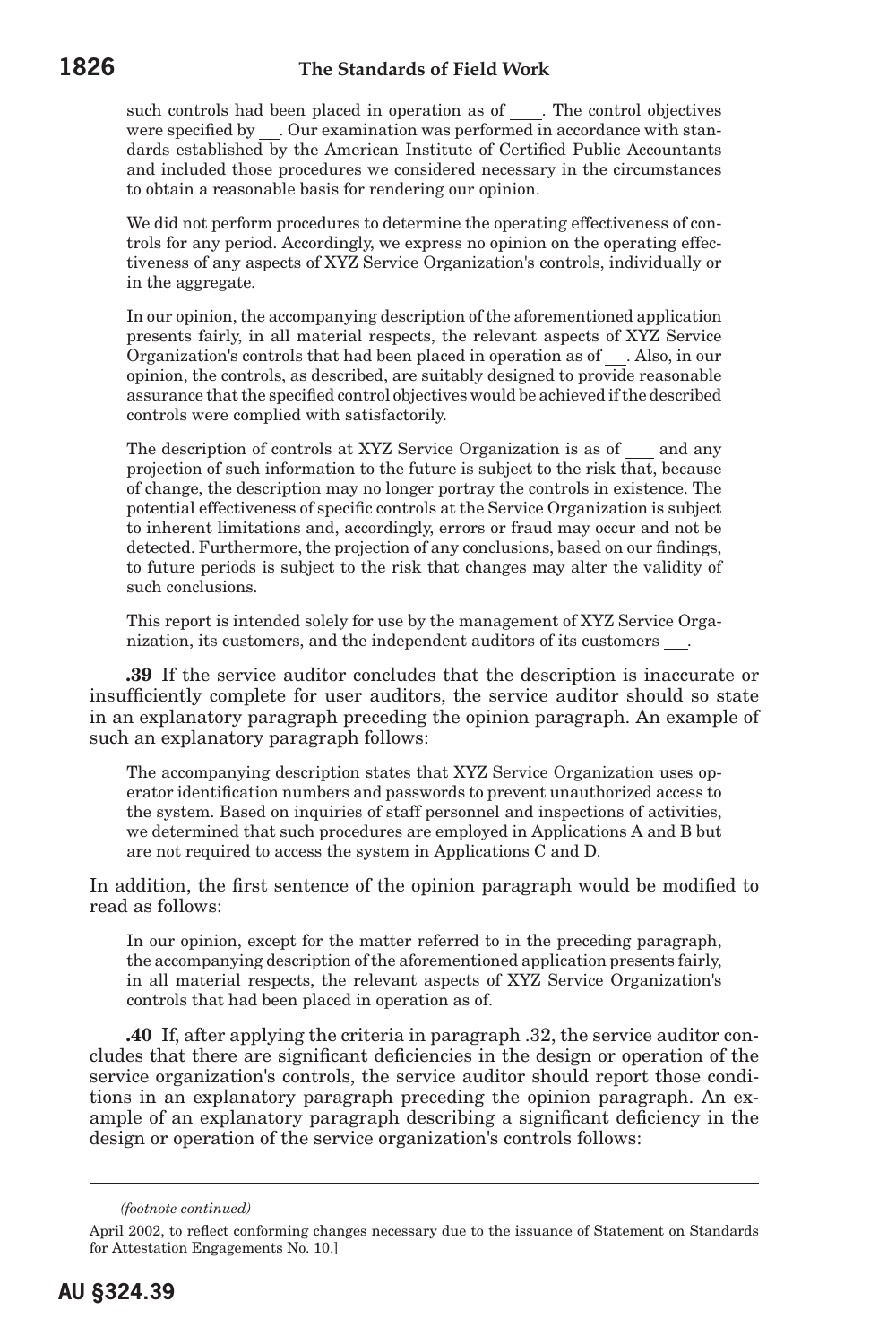As discussed in the accompanying description, from time to time the Service Organization makes changes in application programs to correct deficiencies or to enhance capabilities. The procedures followed in determining whether to make changes, in designing the changes, and in implementing them do not include review and approval by authorized individuals who are independent from those involved in making the changes. There are also no specified requirements to test such changes or provide test results to an authorized reviewer prior to implementing the changes.

In addition, the second sentence of the opinion paragraph would be modified to read as follows:

Also in our opinion, except for the deficiency referred to in the preceding paragraph, the controls, as described, are suitably designed to provide reasonable assurance that the specified control objectives would be achieved if the described controls were complied with satisfactorily.

## Reports on Controls Placed in Operation and Tests of Operating Effectiveness

*Paragraphs .41–.56 repeat some of the information contained in paragraphs .25– .40 to provide readers with a comprehensive, stand-alone presentation of the relevant considerations for each type of report.*

**.41** The information necessary for a report on controls placed in operation and tests of operating effectiveness ordinarily is obtained through discussions with appropriate service organization personnel, through reference to various forms of documentation, such as system flowcharts and narratives, and through the performance of tests of controls. Evidence of whether controls have been placed in operation is ordinarily obtained through previous experience with the service organization and through procedures such as inquiry of appropriate management, supervisory, and staff personnel; inspection of service organization documents and records; and observation of service organization activities and operations. The service auditor applies tests of controls to determine whether specific controls are operating with sufficient effectiveness to achieve specified control objectives. Section 350, *Audit Sampling*, as amended, provides guidance on the application and evaluation of audit sampling in performing tests of controls.

**.42** After obtaining a description of the relevant controls, the service auditor should determine whether the description provides sufficient information for user auditors to obtain an understanding of those aspects of the service organization's controls that may be relevant to a user organization's internal control. The description should contain a discussion of the features of the service organization's controls that would have an effect on a user organization's internal control. Such features are relevant when they directly affect the service provided to the user organization. They may include controls within the control environment, risk assessment, control activities, information and communication, and monitoring components of internal control. The control environment may include hiring practices and key areas of authority and responsibility. Risk assessment may include the identification of risks associated with processing specific transactions. Control activities may include policies and procedures over the modification of computer programs and are ordinarily designed to meet specific control objectives. The specific control objectives of the service organization should be set forth in the service organization's description of controls. Information and communication may include ways in which user transactions are initiated and processed. Monitoring may include the involvement of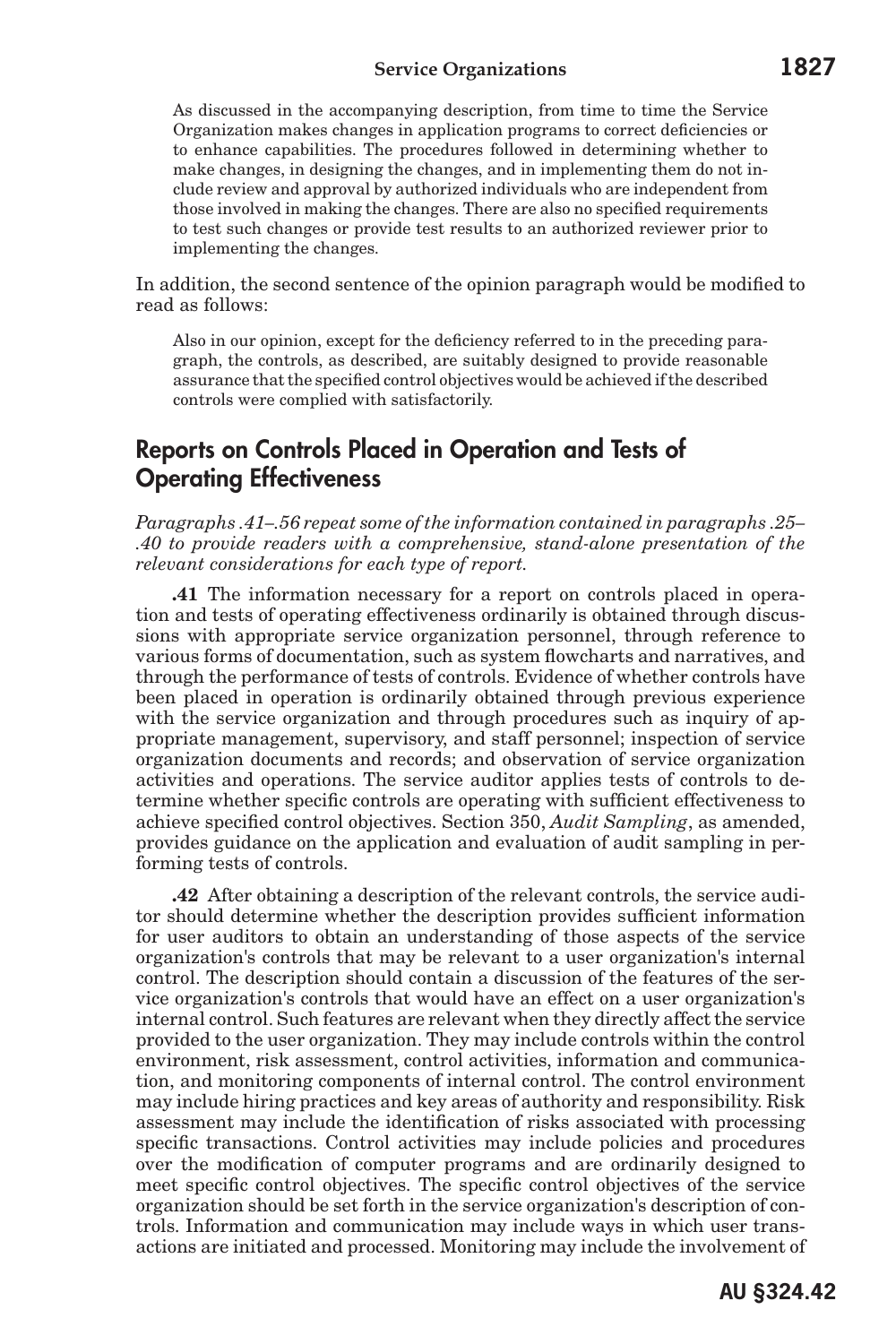internal auditors. [As amended, effective for service auditor's reports covering descriptions as of or after January 1, 1997, by Statement on Auditing Standards No. 78.]

**.43** The service auditor should inquire about changes in the service organization's controls that may have occurred before the beginning of fieldwork. If the service auditor believes the changes would be considered significant by user organizations and their auditors, those changes should be included in the description of the service organization's controls. If the service auditor concludes that the changes would be considered significant by user organizations and their auditors and the changes are not included in the description of the service organization's controls, the service auditor should describe the changes in his or her report. Such changes might include:

- Procedural changes made to accommodate provisions of a new FASB Statement of Financial Accounting Standards.
- Major changes in an application to permit on-line processing.
- Procedural changes to eliminate previously identified deficiencies.

Changes that occurred more than twelve months before the date being reported on normally would not be considered significant, because they generally would not affect user auditors' considerations.

**.44** A service auditor's report expressing an opinion on a description of controls placed in operation at a service organization and tests of operating effectiveness should contain:

- *a.* A specific reference to the applications, services, products, or other aspects of the service organization covered.
- *b.* A description of the scope and nature of the service auditor's procedures.
- *c.* Identification of the party specifying the control objectives.
- *d.* An indication that the purpose of the service auditor's engagement was to obtain reasonable assurance about whether (1) the service organization's description presents fairly, in all material respects, the aspects of the service organization's controls that may be relevant to a user organization's internal control as it relates to an audit of financial statements, (2) the controls were suitably designed to achieve specified control objectives, and (3) such controls had been placed in operation as of a specific date.
- *e.* The service auditor's opinion on whether the description presents fairly, in all material respects, the relevant aspects of the service organization's controls that had been placed in operation as of a specific date and whether, in the service auditor's opinion, the controls were suitably designed to provide reasonable assurance that the specified control objectives would be achieved if those controls were complied with satisfactorily.
- *f.* A reference to a description of tests of specific service organization controls designed to obtain evidence about the operating effectiveness of those controls in achieving specified control objectives. The description should include the controls that were tested, the control objectives the controls were intended to achieve, the tests applied, and the results of the tests. The description should include an indication of the nature, timing, and extent of the tests, as well as sufficient detail to enable user auditors to determine the effect of such tests on user auditors' assessments of control risk. To the extent that the service auditor identified causative factors for exceptions, determined the current status of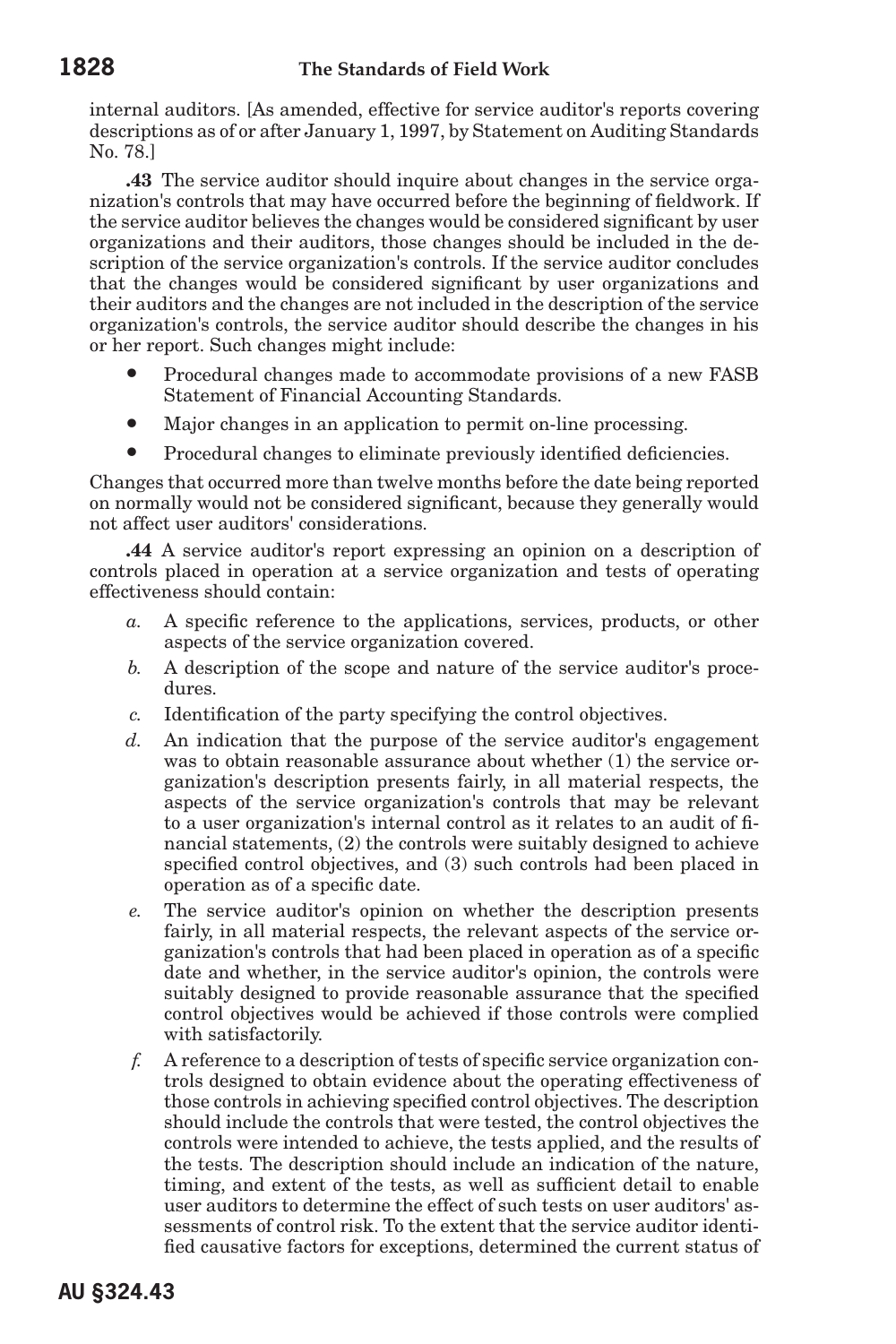corrective actions, or obtained other relevant qualitative information about exceptions noted, such information should be provided.

- *g.* A statement of the period covered by the service auditor's report on the operating effectiveness of the specific controls tested.
- *h.* The service auditor's opinion on whether the controls that were tested were operating with sufficient effectiveness to provide reasonable, but not absolute, assurance that the related control objectives were achieved during the period specified.
- *i.* When all of the control objectives listed in the description of controls placed in operation are not covered by tests of operating effectiveness, a statement that the service auditor does not express an opinion on control objectives not listed in the description of tests performed at the service organization.
- *j.* A statement that the relative effectiveness and significance of specific service organization controls and their effect on assessments of control risk at user organizations are dependent on their interaction with the controls and other factors present at individual user organizations.
- *k.* A statement that the service auditor has performed no procedures to evaluate the effectiveness of controls at individual user organizations.
- *l.* A statement of the inherent limitations of the potential effectiveness of controls at the service organization and of the risk of projecting to the future any evaluation of the description or any conclusions about the effectiveness of controls in achieving control objectives.
- *m.* Identification of the parties for whom the report is intended.

**.45** If the service auditor believes that the description is inaccurate or insufficiently complete for user auditors, the service auditor's report should so state and should contain sufficient detail to provide user auditors with an appropriate understanding.

**.46** It may become evident to the service auditor, when considering the service organization's description of controls placed in operation, that the system was designed with the assumption that certain controls would be implemented by the user organization. If the service auditor is aware of the need for such complementary user organization controls, these should be delineated in the description of controls. If the application of controls by user organizations is necessary to achieve the stated control objectives, the service auditor's report should be modified to include the phrase "and user organizations applied the controls contemplated in the design of the Service Organization's controls" following the words "complied with satisfactorily" in the scope and opinion paragraphs. Similarly, if the operating effectiveness of controls at the service organization is dependent on the application of controls at user organizations, this should be delineated in the description of tests performed.

**.47** The service auditor should consider conditions that come to his or her attention that, in the service auditor's judgment, represent significant deficiencies in the design or operation of the service organization's controls that preclude the service auditor from obtaining reasonable assurance that specified control objectives would be achieved. The service auditor should also consider whether any other information, irrespective of specified control objectives, has come to his or her attention that causes him or her to conclude (*a*) that design deficiencies exist that could adversely affect the ability to initiate, authorize, record, process, or report financial data to user organizations without error, and (*b*) that user organizations would not generally be expected to have controls in place to mitigate such design deficiencies. [Revised, April 2002, to reflect conforming changes necessary due to the issuance of Statement on Auditing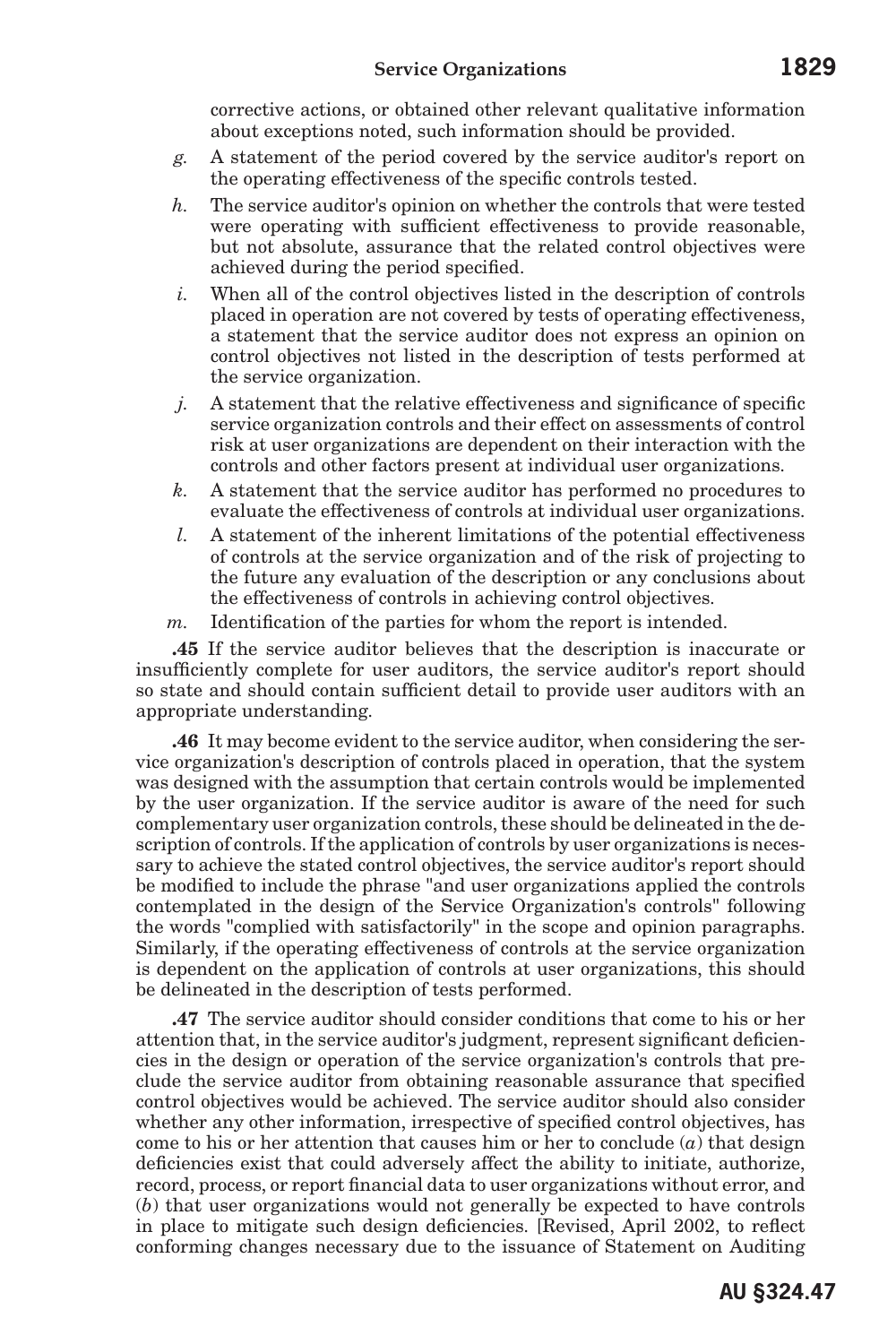Standards No. 94. Revised, March 2006, to reflect conforming changes necessary due to the issuance of Statement on Auditing Standards No. 106.]

**.48** The description of controls and control objectives required for these reports may be prepared by the service organization. If the service auditor prepares the description of controls and control objectives, the representations in the description remain the responsibility of the service organization.

**.49** For the service auditor to express an opinion on whether the controls were suitably designed to achieve the specified control objectives, it is necessary that:

- *a.* The service organization identify and appropriately describe such control objectives and the relevant controls.
- *b.* The service auditor consider the linkage of the controls to the stated control objectives.
- *c.* The service auditor obtain sufficient appropriate audit evidence to reach an opinion.

**.50** The control objectives may be designated by the service organization or by outside parties such as regulatory authorities, a user group, or others. When the control objectives are not established by outside parties, the service auditor should be satisfied that the control objectives, as set forth by the service organization, are reasonable in the circumstances and consistent with the service organization's contractual obligations.

**.51** The service auditor's report should state whether the controls were suitably designed to achieve the specified control objectives. The report should not state whether they were suitably designed to achieve objectives beyond the specifically identified control objectives.

**.52** The service auditor's opinion on whether the controls were suitably designed to achieve the specified control objectives is not intended to provide evidence of operating effectiveness or to provide the user auditor with a basis for concluding that control risk may be assessed as low or moderate. Evidence that may enable the user auditor to conclude that control risk may be assessed as low or moderate may be obtained from the results of specific tests of operating effectiveness. [Revised, May 2007, to reflect conforming changes necessary due to the issuance of Statement on Auditing Standards No. 109.]

**.53** The management of the service organization specifies whether all or selected applications and control objectives will be covered by the tests of operating effectiveness. The service auditor determines which controls are, in his or her judgment, necessary to achieve the control objectives specified by management. The service auditor then determines the nature, timing, and extent of the tests of controls needed to evaluate operating effectiveness. Testing should be applied to controls in effect throughout the period covered by the report. To be useful to user auditors, the report should ordinarily cover a minimum reporting period of six months.

**.54** The following is a sample report on controls placed in operation at a service organization and tests of operating effectiveness. It should be assumed that the report has two attachments:  $(a)$  a description of the service organization's controls that may be relevant to a user organization's internal control as it relates to an audit of financial statements and (*b*) a description of controls for which tests of operating effectiveness were performed, the control objectives the controls were intended to achieve, the tests applied, and the results of those tests. This report is illustrative only and should be modified as appropriate to suit the circumstances of individual engagements.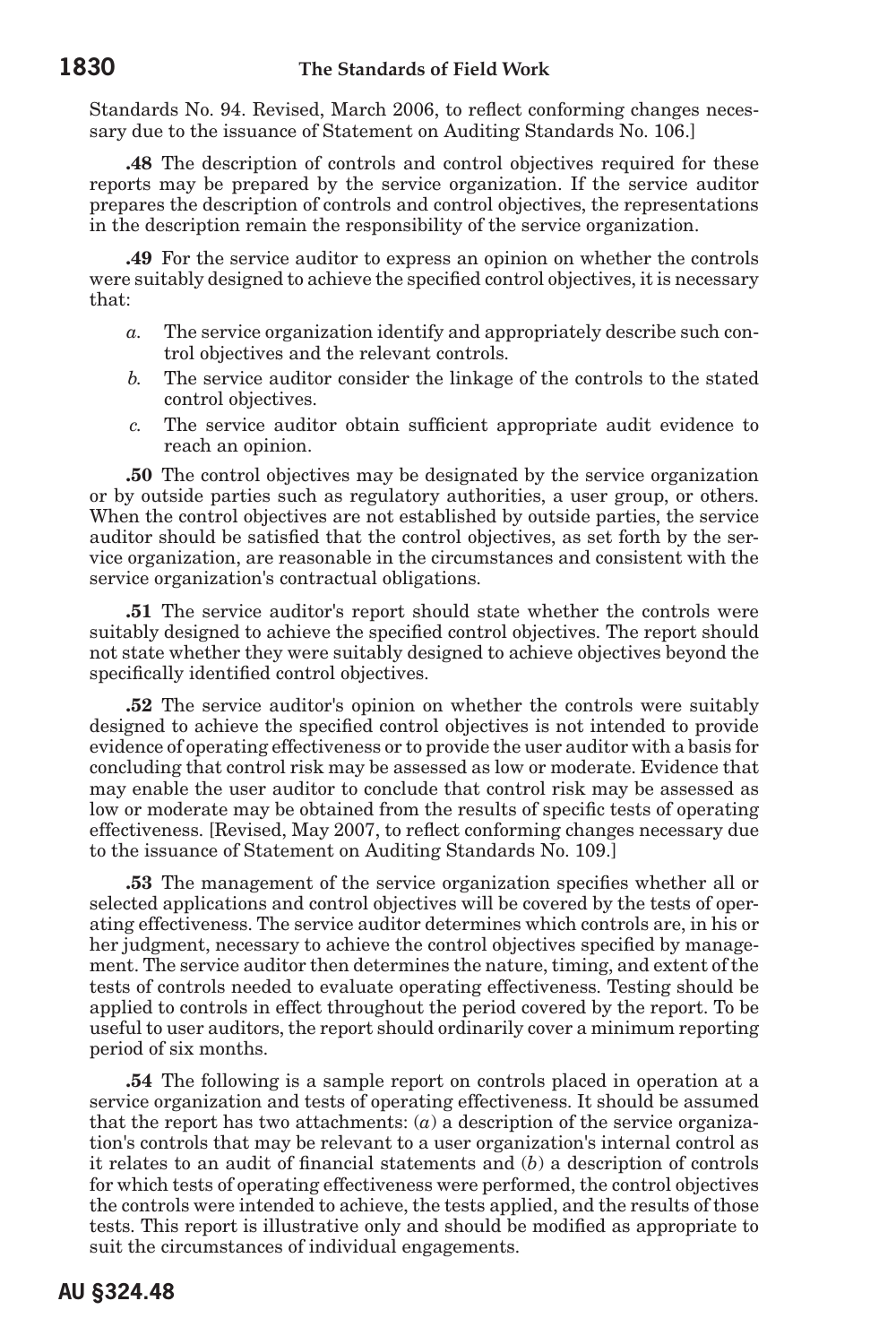#### To XYZ Service Organization:

We have examined the accompanying description of controls related to the application of XYZ Service Organization. Our examination included procedures to obtain reasonable assurance about whether  $(1)$  the accompanying description presents fairly, in all material respects, the aspects of XYZ Service Organization's controls that may be relevant to a user organization's internal control as it relates to an audit of financial statements, (2) the controls included in the description were suitably designed to achieve the control objectives specified in the description, if those controls were complied with satisfactorily,  $4$  and (3) such controls had been placed in operation as of . The control objectives were specified by . Our examination was performed in accordance with standards established by the American Institute of Certified Public Accountants and included those procedures we considered necessary in the circumstances to obtain a reasonable basis for rendering our opinion.

In our opinion, the accompanying description of the aforementioned application presents fairly, in all material respects, the relevant aspects of XYZ Service Organization's controls that had been placed in operation as of . Also, in our opinion, the controls, as described, are suitably designed to provide reasonable assurance that the specified control objectives would be achieved if the described controls were complied with satisfactorily.

In addition to the procedures we considered necessary to render our opinion as expressed in the previous paragraph, we applied tests to specific controls, listed in Schedule X, to obtain evidence about their effectiveness in meeting the control objectives, described in Schedule X, during the period from to. The specific controls and the nature, timing, extent, and results of the tests are listed in Schedule X. This information has been provided to user organizations of XYZ Service Organization and to their auditors to be taken into consideration, along with information about the internal control at user organizations, when making assessments of control risk for user organizations. In our opinion the controls that were tested, as described in Schedule X, were operating with sufficient effectiveness to provide reasonable, but not absolute, assurance that the control objectives specified in Schedule X were achieved during the period from to . [However, the scope of our engagement did not include tests to determine whether control objectives not listed in Schedule X were achieved; accordingly, we express no opinion on the achievement of control objectives not included in Schedule X.<sup>[5</sup>]

The relative effectiveness and significance of specific controls at XYZ Service Organization and their effect on assessments of control risk at user organizations are dependent on their interaction with the controls and other factors present at individual user organizations. We have performed no procedures to evaluate the effectiveness of controls at individual user organizations.

The description of controls at XYZ Service Organization is as of , and information about tests of the operating effectiveness of specific controls covers

<sup>4</sup> If the application of controls by user organizations is necessary to achieve the stated control objectives, the service auditor's report should be modified to include the phrase "and user organizations applied the controls contemplated in the design of XYZ Service Organization's controls" following the words "complied with satisfactorily" in the scope and opinion paragraphs. [Footnote renumbered, April 2002, to reflect conforming changes necessary due to the issuance of Statement on Standards for Attestation Engagements No. 10.]

<sup>5</sup> This sentence should be added when all of the control objectives listed in the description of controls placed in operation are not covered by the tests of operating effectiveness. This sentence would be omitted when all of the control objectives listed in the description of controls placed in operation are included in the tests of operating effectiveness. [Footnote renumbered, April 2002, to reflect conforming changes necessary due to the issuance of Statement on Standards for Attestation Engagements No. 10.]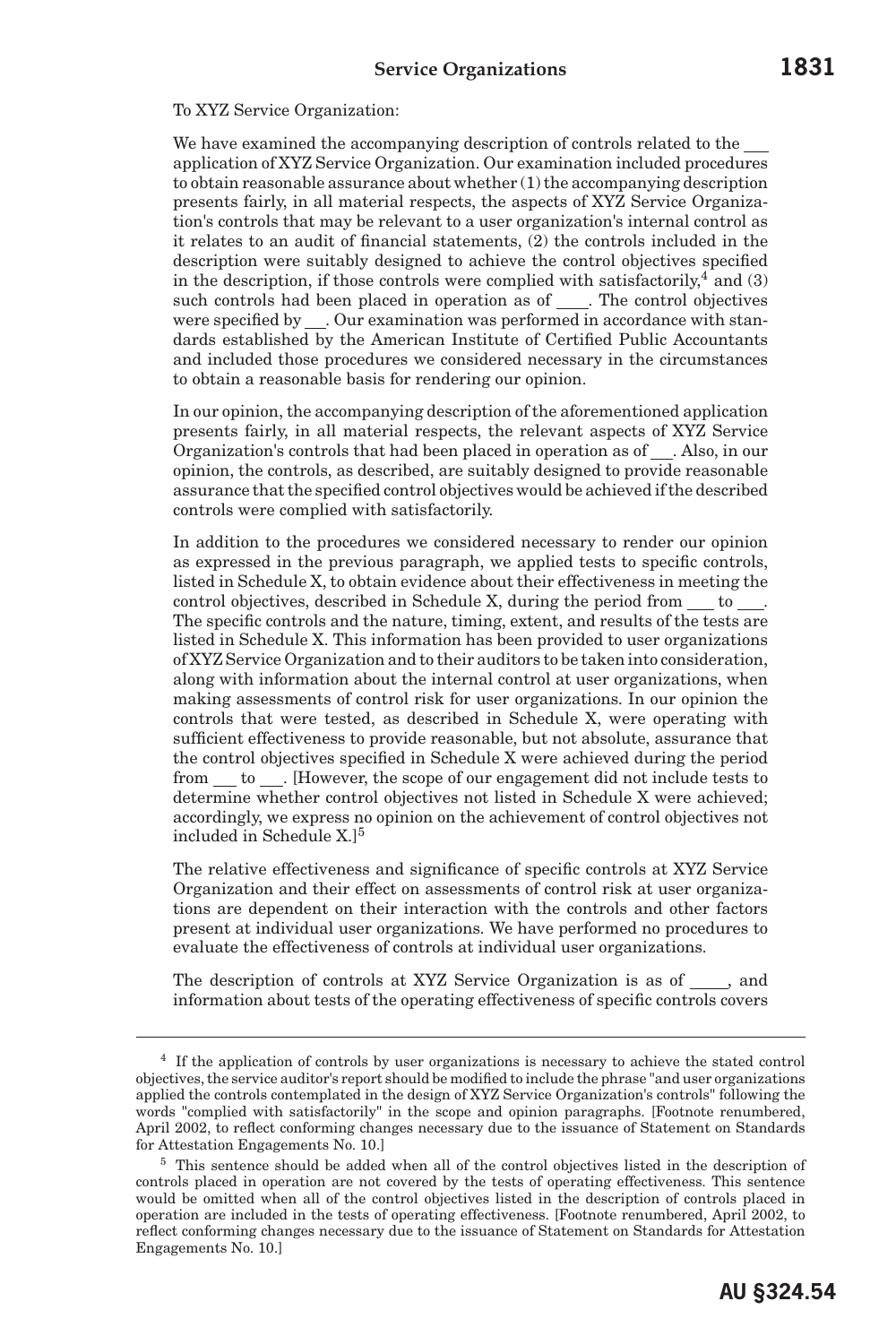the period from to . Any projection of such information to the future is subject to the risk that, because of change, the description may no longer portray the controls in existence. The potential effectiveness of specific controls at the Service Organization is subject to inherent limitations and, accordingly, errors or fraud may occur and not be detected. Furthermore, the projection of any conclusions, based on our findings, to future periods is subject to the risk that changes may alter the validity of such conclusions.

This report is intended solely for use by the management of XYZ Service Organization, its customers, and the independent auditors of its customers.

**.55** If the service auditor concludes that the description is inaccurate or insufficiently complete for user auditors, the service auditor should so state in an explanatory paragraph preceding the opinion paragraph. An example of such an explanatory paragraph follows:

The accompanying description states that XYZ Service Organization uses operator identification numbers and passwords to prevent unauthorized access to the system. Based on inquiries of staff personnel and inspection of activities, we determined that such procedures are employed in Applications A and B but are not required to access the system in Applications C and D.

In addition, the first sentence of the opinion paragraph would be modified to read as follows:

In our opinion, except for the matter referred to in the preceding paragraph, the accompanying description of the aforementioned application presents fairly, in all material respects, the relevant aspects of XYZ Service Organization's controls that had been placed in operation as of \_\_\_.

**.56** If, after applying the criteria in paragraph .47, the service auditor concludes that there are significant deficiencies in the design or operation of the service organization's controls, the service auditor should report those conditions in an explanatory paragraph preceding the opinion paragraph. An example of an explanatory paragraph describing a significant deficiency in the design or operation of the service organization's controls follows:

As discussed in the accompanying description, from time to time the Service Organization makes changes in application programs to correct deficiencies or to enhance capabilities. The procedures followed in determining whether to make changes, in designing the changes, and in implementing them do not include review and approval by authorized individuals who are independent from those involved in making the changes. There are also no specified requirements to test such changes or provide test results to an authorized reviewer prior to implementing the changes.

In addition, the second sentence of the opinion paragraph would be modified to read as follows:

Also in our opinion, except for the deficiency referred to in the preceding paragraph, the controls, as described, are suitably designed to provide reasonable assurance that the related control objectives would be achieved if the described controls were complied with satisfactorily.

## Responsibilities of Service Organizations and Service Auditors With Respect to Subsequent Events

**.57** Changes in a service organization's controls that could affect user organizations' information systems may occur subsequent to the period covered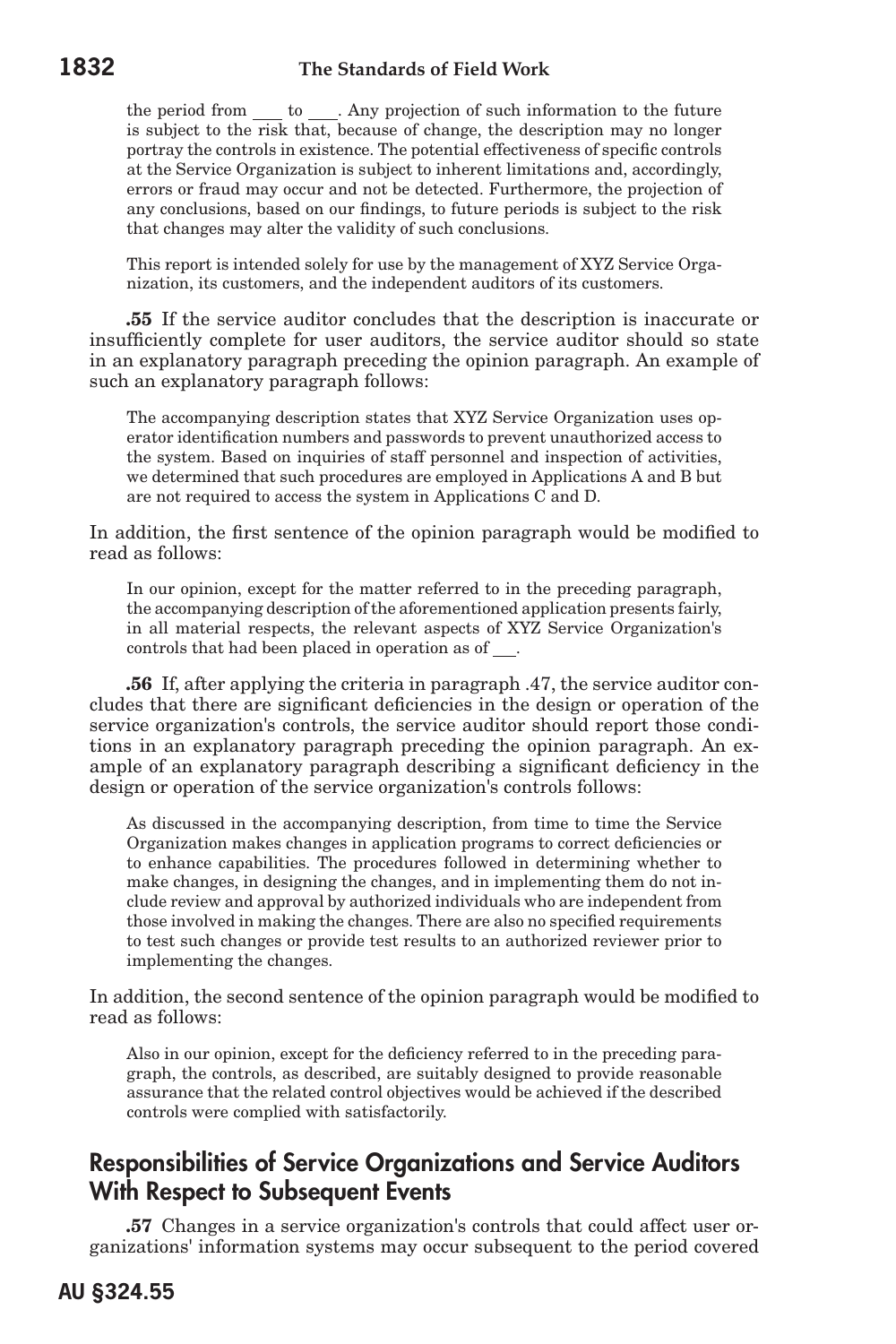#### **Service Organizations 1833**

by the service auditor's report but before the date of the service auditor's report. These occurrences are referred to as subsequent events. A service auditor should consider information about two types of subsequent events that come to his or her attention. [Paragraph added, effective for reports issued on or after January 1, 2003, by Statement on Auditing Standards No. 98.]

**.58** The first type consists of events that provide additional information about conditions that existed during the period covered by the service auditor's report. This information should be used by the service auditor in determining whether controls at the service organization that could affect user organizations' information systems were placed in operation, suitably designed, and, if applicable, operating effectively during the period covered by the engagement. [Paragraph added, effective for reports issued on or after January 1, 2003, by Statement on Auditing Standards No. 98.]

**.59** The second type consists of those events that provide information about conditions that arose subsequent to the period covered by the service auditor's report that are of such a nature and significance that their disclosure is necessary to prevent users from being misled. This type of information ordinarily will not affect the service auditor's report if the information is adequately disclosed by management in a section of the report containing "Other Information Provided by the Service Organization." If this information is not disclosed by the service organization, the service auditor should disclose it in a section of the report containing "Other Information Provided by the Service Auditor" and/or in the service auditor's report. [Paragraph added, effective for reports issued on or after January 1, 2003, by Statement on Auditing Standards No. 98.]

**.60** Although a service auditor has no responsibility to detect subsequent events, the service auditor should inquire of management as to whether it is aware of any subsequent events through the date of the service auditor's report that would have a significant effect on user organizations. In addition, a service auditor should obtain a representation from management regarding subsequent events. [Paragraph added, effective for reports issued on or after January 1, 2003, by Statement on Auditing Standards No. 98.]

## Written Representations of the Service Organization's Management

**.61** Regardless of the type of report issued, the service auditor should obtain written representations from the service organization's management that:

- Acknowledge management's responsibility for establishing and maintaining appropriate controls relating to the processing of transactions for user organizations.
- Acknowledge the appropriateness of the specified control objectives.
- State that the description of controls presents fairly, in all material respects, the aspects of the service organization's controls that may be relevant to a user organization's internal control.
- State that the controls, as described, had been placed in operation as of a specific date.
- State that management believes its controls were suitably designed to achieve the specified control objectives.
- State that management has disclosed to the service auditor any significant changes in controls that have occurred since the service organization's last examination.